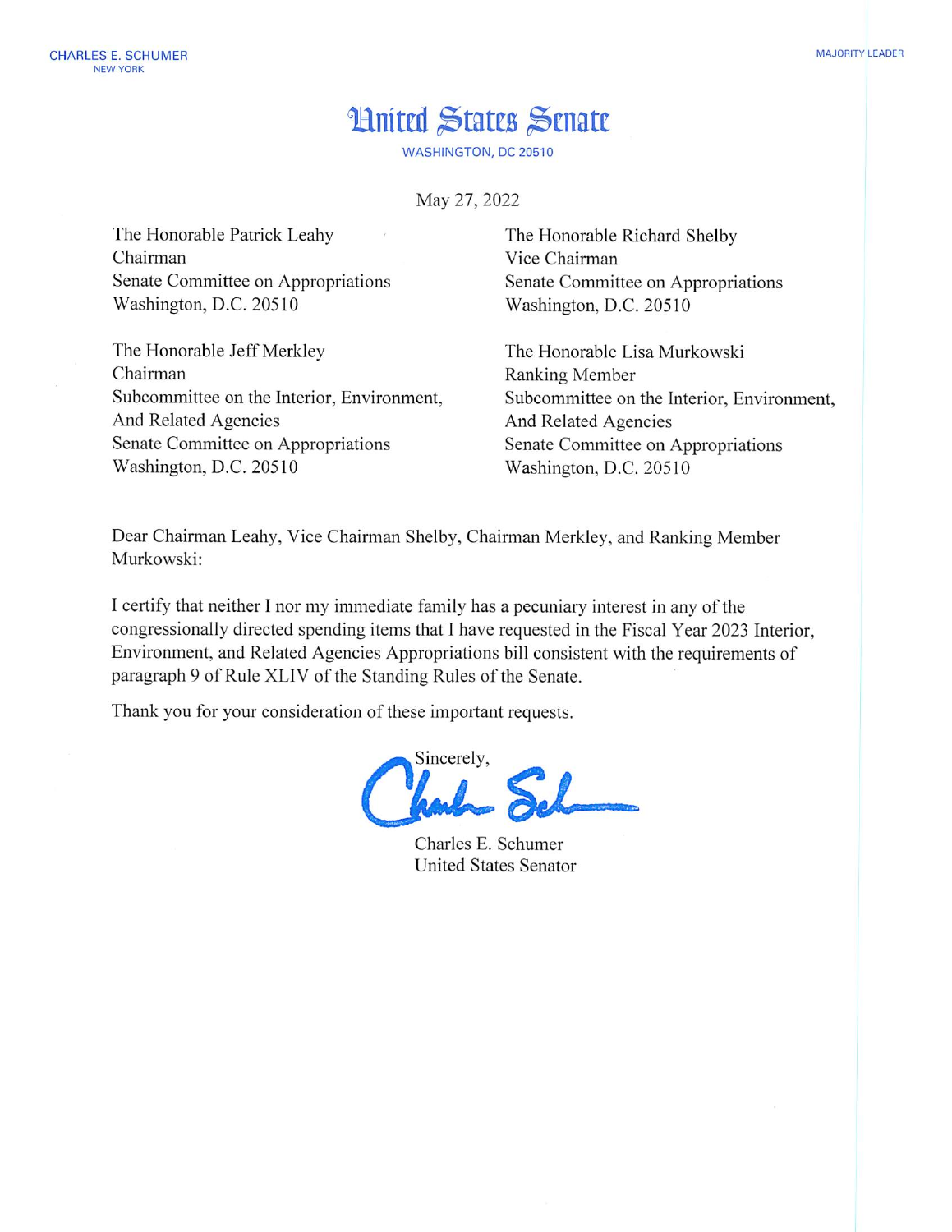## **Schumer, Charles(D-NY) Interior and Environment Congressionally Directed Spending Requests**

| <b>Recipient Name</b>                       | <b>Project Purpose</b>                                                                                                                                                                                                                                                                                                                                                                                                                                                                                                                                                                                       | <b>Project</b><br><b>Location</b>             | <b>Amount</b><br><b>Requested</b><br>(5000) |
|---------------------------------------------|--------------------------------------------------------------------------------------------------------------------------------------------------------------------------------------------------------------------------------------------------------------------------------------------------------------------------------------------------------------------------------------------------------------------------------------------------------------------------------------------------------------------------------------------------------------------------------------------------------------|-----------------------------------------------|---------------------------------------------|
| City of Albany                              | Completion of the exterior restoration and renovations will entail<br>repointing all of the mortar joints in the brownstone, and<br>excavating the foundation to provide continuous waterproofing and<br>below-grade drainage to prevent water entry at the basement level.                                                                                                                                                                                                                                                                                                                                  | Albany NY                                     | \$5,000                                     |
| Genesee-Orleans<br>Regional Arts<br>Council | The requested funds will be used for installing a LU/LA, Limited<br>Use/Limited Access Lift (Elevator) in the Genesee-Orleans Regional<br>Arts Council's national historic landmarked building, the Seymour<br>Place, formerly known as the Batavia Club.                                                                                                                                                                                                                                                                                                                                                    | Batavia NY                                    | \$173                                       |
| Village of Briarcliff<br>Manor              | Funds will be used for a capital project to replace an Asbestos<br>Cement Pipe main in the Village of Briarcliff Manor Water District,<br>providing safe, more reliable drinking water and enhancing fire<br>protection.                                                                                                                                                                                                                                                                                                                                                                                     | Briarcliff Manor,<br>Westchester<br>County NY | \$760                                       |
| City of Buffalo                             | Restoration of damage to the USS Sullivans caused by taking on<br>water in April 2022. Including restoration of the damaged hull,<br>dewatering, handing and disposal of petroleum products,<br>cleanup/sanitizing, repairs to the electrical/hvac systems.                                                                                                                                                                                                                                                                                                                                                  | <b>Buffalo NY</b>                             | \$5,000                                     |
| One Symphony<br>Circle, Inc.                | The requested funds will be used to accomplish major repairs on a<br>Buffalo building which is a contributing element of the Allentown<br>Historic District (listed on the National Register of Historic Places).                                                                                                                                                                                                                                                                                                                                                                                            | <b>Buffalo NY</b>                             | \$1,500                                     |
| Buffalo Niagara<br>Waterkeeper              | Waterkeeper proposes to continue the waterfront revitalization<br>progress in Niagara County at Hyde Park Lake that include a 3.5<br>acre upland area and two wetland areas totaling 1.8 acres. As<br>Phase 3 of a multi-phased restoration effort, the proposed wetland<br>restoration will help improve water quality, ecosystem<br>improvements, and improve equitable access.                                                                                                                                                                                                                            | <b>Buffalo NY</b>                             | \$1,550                                     |
| Village of<br>Cambridge                     | The Village of Cambridge seeks to construct a low-pressure sewer<br>system and SBR treatment facility. Existing septic systems within<br>the Village will be abandoned and new service connections will be<br>installed to a newly constructed LPS system that provides service<br>for the entire Village. Each lot will be served by an individual<br>grinder pump system connected to a common low-pressure sewer<br>main that ultimately discharges to the final point of treatment at a<br>point just past the convergence of White Creek with the Owl Kill<br>where sufficient stream base flow exists. | Cambridge,<br>Washington<br>County NY         | \$5,000                                     |
| Granger<br>Homestead<br>Society, Inc.       | The funds will be used to make necessary repairs to the building<br>infrastructure for preservation purposes and create a new 1860<br>basement kitchen exhibit for the public tour and education<br>programs.                                                                                                                                                                                                                                                                                                                                                                                                | Canandaigua NY                                | \$122                                       |
| Village of<br>Cazenovia                     | The Village of Cazenovia will implement improvements to Lakeland<br>Park which is listed on the National Register of Historic Places.<br>Improvements will include: reconstruction of iconic historic stone<br>masonry pier including several areas where the stone wall is<br>failing; improve the parking and vehicular patterns including traffic<br>calming measures to reduce vehicular-pedestrian conflicts; create a<br>waterfront plaza between the beach area and parking lot to create<br>a buffer and a safer environment for beach goers; expansion of the<br>beach area to increase capacity.   | Cazenovia,<br><b>Madison County</b><br>ΝY     | \$936                                       |
| North Chautaugua<br>Lake Sewer<br>District  | Chautaugua County's NCLSD sanitary collection system is<br>antiquated and currently suffers from extensive inflow and<br>infiltration (I-I) of ground and stormwater into the sewer system.<br>This project will not only upgrade existing failing antiquated<br>sanitary sewer infrastructure and reduce I-I, but it will also help<br>create capacity for future district expansions.                                                                                                                                                                                                                      | Chautauqua<br>County NY                       | \$2,500                                     |
| Chautauqua<br>County                        | The requested funding will be to help finance the construction of<br>sewer collections systems to an estimated 358 developed parcels<br>and 164 undeveloped parcels adjacent to Chautauqua Lake that are<br>currently on septic systems                                                                                                                                                                                                                                                                                                                                                                      | Chautauqua<br>County NY                       | \$1,000                                     |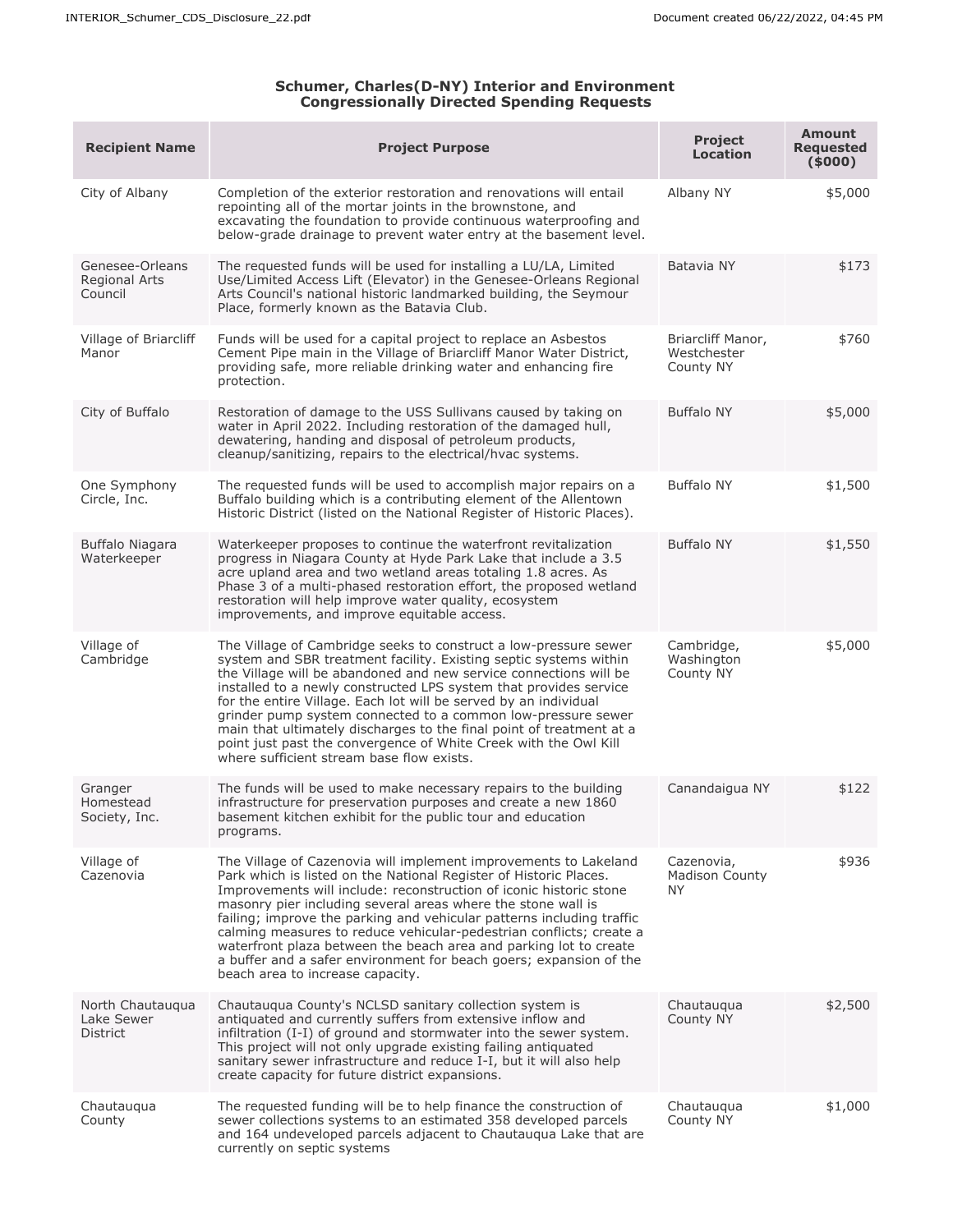| Chemung County     | Requested funds will be spent on capital improvements to<br>consolidate Chemung County's two wastewater treatment plants,<br>Milton Street and Lake Street, into a single, regional treatment<br>facility located at the Milton Street site in order to meet upcoming<br>state and federal nutrient requirements per the Chesapeake Bay<br>Program. Funds will specifically be utilized on a portion of the<br>project to fund the proposed Moving Bed Biofilm Reactor (MBBR)<br>which will treat a portion of the wastewater flows for nitrogen<br>removal in order for the regional wastewater treatment plant to<br>meet the nitrogen discharge requirements in the SPDES permit. | Chemung<br>County NY         | \$5,600  |
|--------------------|--------------------------------------------------------------------------------------------------------------------------------------------------------------------------------------------------------------------------------------------------------------------------------------------------------------------------------------------------------------------------------------------------------------------------------------------------------------------------------------------------------------------------------------------------------------------------------------------------------------------------------------------------------------------------------------|------------------------------|----------|
| City of Albany     | The pond edges will be enhanced and the pond depth will be<br>increased. Parts of the access point will be regraded, structurally<br>supported where needed, gravel path ways that could help in storm<br>water drainage.                                                                                                                                                                                                                                                                                                                                                                                                                                                            | City of Albany NY            | \$5,000  |
| City of Batavia    | \$1.5 Million on behalf of the City of Batavia to develop and execute<br>a Lead Service Project Replacement Initiative to replace lead and<br>iron pipes.                                                                                                                                                                                                                                                                                                                                                                                                                                                                                                                            | City of Batavia<br><b>NY</b> | \$1,500  |
| City of Dunkirk    | The requested funds would replace over 8,000 linear feet of four<br>inch water service lines that contain lead in the northwestern part of<br>the city that has a 70% low to moderate income census tract.                                                                                                                                                                                                                                                                                                                                                                                                                                                                           | City of Dunkirk<br><b>NY</b> | \$2,014  |
| City of Fulton     | Requested funds will be used to stabilize and restore 1,300 linear<br>feet of Oswego River embankment along the Davis-Standard<br>industrial waterfront using rip-rap armoring and riparian buffer strip<br>to reinforce and widen the waterfront shipping/receiving paved<br>access roadways, currently inaccessible due to substantial<br>embankment erosion and loss of pavement.                                                                                                                                                                                                                                                                                                 | City of Fulton NY            | \$1,522  |
| City of Glen Cove  | The Duck Pond Road Station encompasses three (3) public water<br>wells (#30, #31, and #32) that are considered the most critical of<br>all the City's pumping stations and together provide over 60% of<br>the City's effective potable water capacity. A permanent PTAS,<br>along with a permanent generator for resiliency during storm<br>events, is needed to keep these three (3) critical wells in service<br>and to ensure residents receive the highest quality drinking water<br>that is free from contamination. Without this system, the City's<br>water capacity and quality would be severely impacted                                                                  | City of Glen<br>Cove NY      | \$10,000 |
| City of Glen Cove  | This project would abandon the current 250,000 gallon storage tank<br>and replace it with a new 1 million gallon storage tank to be<br>located across the street on Leech Circle. This increase in storage<br>would allow the City to increase system pressure, ensure an<br>adequate supply during peak usage (summer), and give the City<br>better fire-fighting resources.                                                                                                                                                                                                                                                                                                        | City of Glen<br>Cove NY      | \$3,000  |
| City of Hornell    | The Crosby Street Reconstruction Project will help the City of<br>Hornell to replace a deteriorated water and drainage system on the<br>City's western border.                                                                                                                                                                                                                                                                                                                                                                                                                                                                                                                       | City of Hornell<br>ΝY        | \$1,500  |
| City of Hornell    | The Water Transmission Main Protection Project benefits the City of<br>Hornell as well as the Town of Hornellsville, and the Village of North<br>Hornell, which all transmit their drinking water in part or wholly<br>from the Hornell Water Treatment Plant. If there is flooding or<br>heavy debris travelling down Seeley Creek it could damage the<br>unprotected transmission main that brings raw water from the<br>reservoir to the Water Treatment Plant thereby suspending water<br>service.                                                                                                                                                                               | City of Hornell<br><b>NY</b> | \$800    |
| City of Middletown | The primary transmission mains, which supply drinking water to the<br>entire City, are past their useful life and put the City at risk of<br>catastrophic failure of the drinking water system. Failure of these<br>mains would put many residents without access to potable water<br>until the mains are repaired. This project will create a reliable water<br>source to provide water to the community of Middletown.                                                                                                                                                                                                                                                             | City of<br>Middletown NY     | \$12,000 |
| City of Middletown | The funds requested will be used for the design efforts to replace<br>approximately 8,300 feet of raw water main replacement. The<br>replacement is needed due to the age of the existing main and the<br>need for an increase in pipe size and system capacity.                                                                                                                                                                                                                                                                                                                                                                                                                     | City of<br>Middletown NY     | \$700    |
|                    |                                                                                                                                                                                                                                                                                                                                                                                                                                                                                                                                                                                                                                                                                      |                              |          |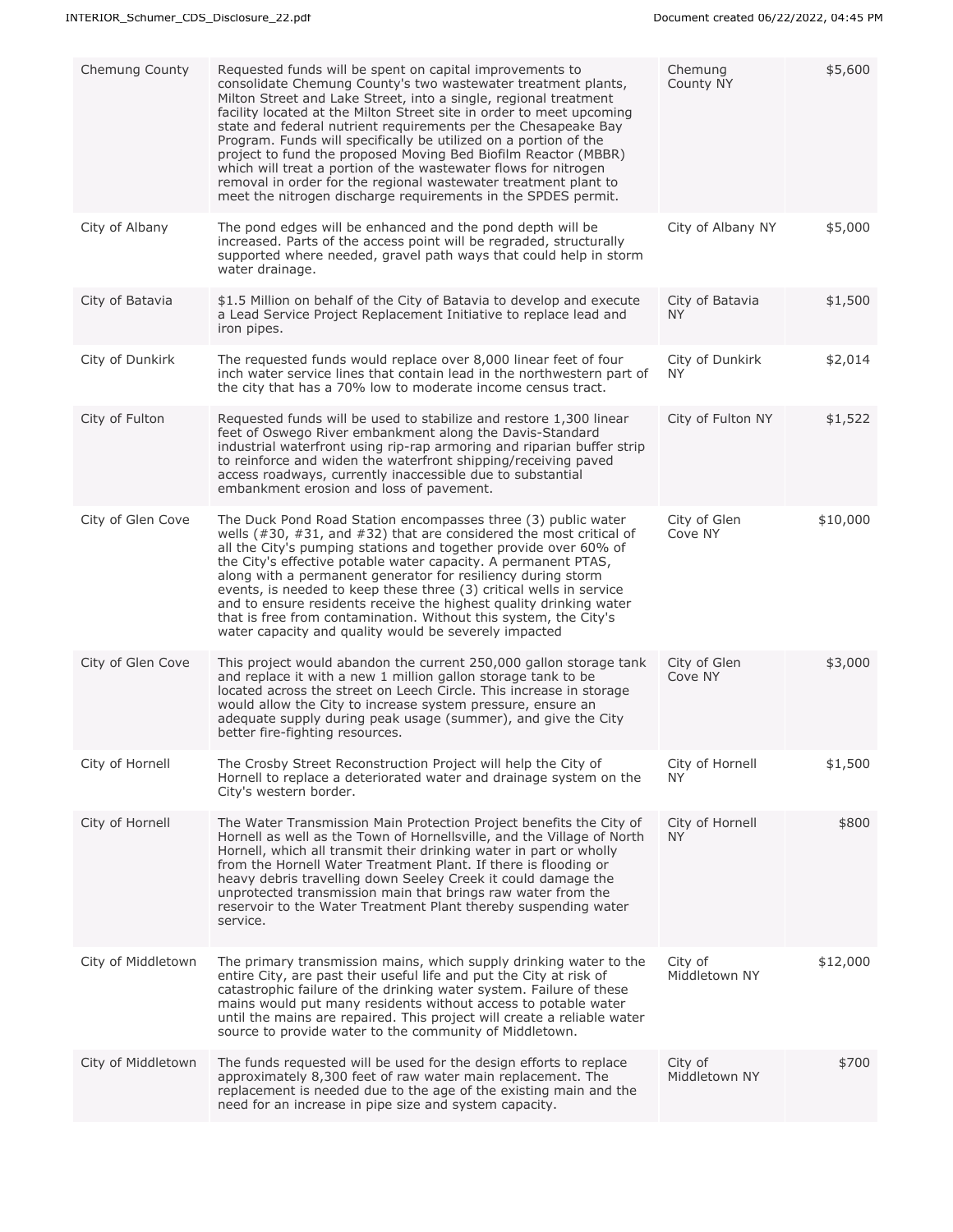| Replace existing sanitary sewer system contributing significant<br>Inflow and Infiltration to the City Sewer System and Wastewater<br>Treatment Plant and sewer overflows during periods of high flow.                                                                                                                                                                                                                                                                                                                                                                                                                                                 | City of<br>Middletown NY                  | \$1,000  |
|--------------------------------------------------------------------------------------------------------------------------------------------------------------------------------------------------------------------------------------------------------------------------------------------------------------------------------------------------------------------------------------------------------------------------------------------------------------------------------------------------------------------------------------------------------------------------------------------------------------------------------------------------------|-------------------------------------------|----------|
| The City of Norwich will use the requested funds for necessary<br>replacements of 5,760 linear feet of the water main distribution line<br>on South Broad Street, and 640 linear feet of the water main<br>distribution line on East Main Street.                                                                                                                                                                                                                                                                                                                                                                                                      | City of Norwich<br>ΝY                     | \$2,850  |
| The City of Oneonta Water System Improvements Project will<br>replace water treatment plant process equipment and systems that<br>are currently operating beyond their useful life expectancy.                                                                                                                                                                                                                                                                                                                                                                                                                                                         | City of Oneonta<br>NY.                    | \$2,120  |
| The City of Poughkeepsie is proposing the<br>replacement/rehabilitation of water distribution lines on Marshall St.<br>between Washington and Garden Streets.                                                                                                                                                                                                                                                                                                                                                                                                                                                                                          | City of<br>Poughkeepsie NY                | \$1,080  |
| The Falkill Trunk Sewer Rehabilitation Project is structured to<br>mitigate inflow and infiltration issues and greatly reduce structural<br>defects in the City of Poughkeepsie sanitary sewer collection<br>system. Its purpose is to provide future sustainability of the<br>municipality's sewer infrastructure as well as providing a significant<br>water quality benefit to the Hudson River.                                                                                                                                                                                                                                                    | City of<br>Poughkeepsie NY                | \$1,183  |
| To fund for 200 water meters in the City                                                                                                                                                                                                                                                                                                                                                                                                                                                                                                                                                                                                               | City of Sherrill<br><b>NY</b>             | \$150    |
| This project would reduce/eliminate combined sewer overflows to<br>the waters on NY State, and reduce/eliminate sewer backups in<br>residential properties.                                                                                                                                                                                                                                                                                                                                                                                                                                                                                            | City of Syracuse<br><b>NY</b>             | \$7,450  |
| The Clinton (New York) Wastewater/Stormwater Improvement<br>Project consists of much-needed infrastructure expansion and<br>rehabilitation of existing water and sewer systems. The funds will<br>be used to improve stormwater basins and rehabilitate three<br>sanitary sewer interceptors of grade 5, 4, and 3 defects. The<br>desired result of this project is to reduce stormwater runoff and<br>groundwater infiltration from being processed in the wastewater<br>treatment plant unnecessarily. The benefit is to reduce wastewater<br>processing costs and stormwater damage to residents, businesses,<br>and roads in the Village and Town. | Clinton, Oneida<br>County NY              | \$934    |
| The reconstruction of Homer Avenue would include 4500 feet of full<br>depth reconstruction from Groton Avenue to the City line. Complete<br>potable water, sanitary sewer and storm sewer utility replace will<br>be included on the project.                                                                                                                                                                                                                                                                                                                                                                                                          | Cortland NY                               | \$4,000  |
| The proposed water system improvement project will provide<br>several critical upgrades to the existing water system including<br>rehabilitation of water treatment infrastructure, water storage tank<br>upgrades, water main replacement, security and control upgrades,<br>and various other improvements to meet current health standards<br>and address system deficiencies.                                                                                                                                                                                                                                                                      | Cuba, Allegany<br>County NY               | \$3,000  |
| If awarded, the funds will be utilized to replace 5,000 linear feet of<br>aging transmission main that connects the Village's wells, which<br>are its primary water source, to the distribution system. The Village<br>has experienced several breaks along this transmission main over<br>the last couple years and it is in desperate need of replacement.                                                                                                                                                                                                                                                                                           | Dundee, Yates<br>County NY                | \$846    |
| To improve water system by replacing aging infrastructure such as<br>storage tanks, watermains, valves, hydrants, service connections.<br>Improvements will modernize water system with newer technology,<br>emergency generator backup for supplying water and enhanced<br>controls and communication of equipment.                                                                                                                                                                                                                                                                                                                                   | Ellicottville NY                          | \$1,722  |
| Prevent Flooding of three areas within the village of Fair Haven,<br>Fancher Ave, South Fancher Ave and Lake & Cayuga Street.                                                                                                                                                                                                                                                                                                                                                                                                                                                                                                                          | Fair Haven,<br>Cayuga County<br><b>NY</b> | \$5,100  |
| The village of Fair Haven underground water infrastructure dates<br>back to 1940. 75% of the underground piping is ACM (Asbestos<br>Containing Material) with an estimated life expectancy of 50 years.<br>The water tank is also over 50 years in age. Both of these items<br>should have been considered for replacement in the 1990's.                                                                                                                                                                                                                                                                                                              | Fair Haven,<br>Cayuga County<br>NY.       | \$18,550 |
|                                                                                                                                                                                                                                                                                                                                                                                                                                                                                                                                                                                                                                                        |                                           |          |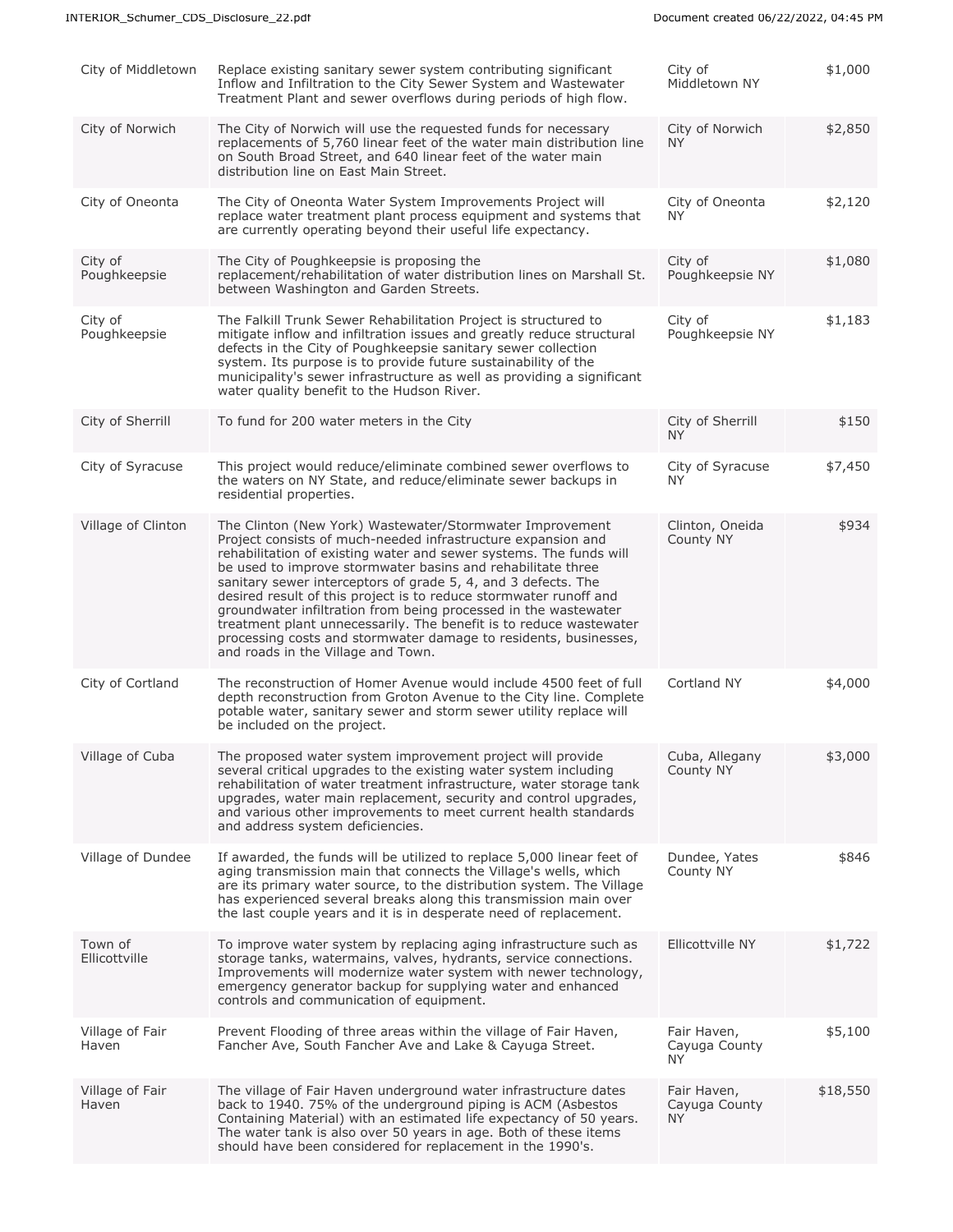| 1816 Farmington<br>Quaker<br>Meetinghouse<br>Museum | The 1816 Farmington Quaker Meetinghouse Museum will restore<br>the 1816 Farmington Quaker Meetinghouse as part of a regional<br>heritage trail highlighting New York State's historic role in the<br>national struggle for equal rights.                                                                                                                                                                                                                                                                                                                                                                                                                                                                                                                                                                                                                                                                                                                                                                                                                                         | Farmington NY                              | \$483    |
|-----------------------------------------------------|----------------------------------------------------------------------------------------------------------------------------------------------------------------------------------------------------------------------------------------------------------------------------------------------------------------------------------------------------------------------------------------------------------------------------------------------------------------------------------------------------------------------------------------------------------------------------------------------------------------------------------------------------------------------------------------------------------------------------------------------------------------------------------------------------------------------------------------------------------------------------------------------------------------------------------------------------------------------------------------------------------------------------------------------------------------------------------|--------------------------------------------|----------|
| Genesee County                                      | To avoid running out of water, the County is embarking on phase 3<br>of its water security, improvement, and resiliency project. This<br>phase will be able to provide an additional 7.6 million gallons per<br>day to its supply.                                                                                                                                                                                                                                                                                                                                                                                                                                                                                                                                                                                                                                                                                                                                                                                                                                               | Genesee County<br>NY.                      | \$4,788  |
| Genesee County                                      | To avoid running out of water, the County is embarking on phase 3<br>of its water security, improvement, and resiliency project. This<br>phase will be able to provide an additional 7.6 million gallons per<br>day to its supply.                                                                                                                                                                                                                                                                                                                                                                                                                                                                                                                                                                                                                                                                                                                                                                                                                                               | Genesee County<br>NY.                      | \$2,091  |
| Smith Center for<br>the Arts                        | The Smith Center for the Arts requests funding for capital projects<br>that will improve the accessibility and restorative efforts of the<br>Smith Opera House.                                                                                                                                                                                                                                                                                                                                                                                                                                                                                                                                                                                                                                                                                                                                                                                                                                                                                                                  | Geneva NY                                  | \$500    |
| Village of Greene                                   | Critical upgrades are needed for nearly every component of the<br>Village's water system including water supply and treatment<br>facilities improvements, distribution system improvements, meter<br>improvements, storage tank improvements, and service pressure<br>improvements. The distribution system suffers from several issues.<br>Due to the age of the CIP it is expected it is suffering from<br>corrosion and tuberculation reducing the effective diameter of the<br>piping. To eliminate these issues, it is recommended that the<br>remaining cast-iron pipe be replaced with either ductile iron or PVC<br>pipe. The low-pressure issue on Juliand Street and NYS Route206<br>in the Village has two possible solutions. Due to the interconnection<br>with the Town Water District 1 and 3 in that area, the<br>improvements proposed will also benefit those districts as well as<br>the Greene Intermediate School buildings. (Please refer to attached<br>engineering report for a detailed and comprehensive breakdown of<br>proposed project activities.) | Greene,<br>Chenango<br>County NY           | \$5,000  |
| Village of<br>Greenwich                             | Reconstruction and expansion of the Village of Greenwich WWTP.<br>The existing 40-year-old facility is at the end of its useful life and<br>has no capacity for expansion. While it continues to function, the<br>design is obsolete, the original manufacturer is no longer in<br>business and replacement parts/components are not available; the<br>plant is in an advanced state of deterioration. The proposed facility<br>will have operational redundancies and room for future expansion.                                                                                                                                                                                                                                                                                                                                                                                                                                                                                                                                                                                | Greenwich,<br>Washington<br>County NY      | \$5,500  |
| Town of<br>Hempstead                                | The Town of Hempstead Department of Conservation and<br>Waterways owns several bulk headed properties. This proposal calls<br>for funding of up to $$5,075,000$ to partially fund critical<br>infrastructure projects. Specific sites include bulkheading/piers at<br>East Marina (Point Lookout), West Marina pier (Point Lookout), Pier<br>at west marina handicapped fishing pier (Point Lookout), Inwood<br>Marina (Inwood), East Rockaway Yacht Club (East Rockaway).<br>These funds are needed in order to offset the considerable costs of<br>these projects. These projects are longstanding and funding has<br>not been available through the department's capital budget.                                                                                                                                                                                                                                                                                                                                                                                              | Hempstead, Erie<br>County NY               | \$5,075  |
| Village of Homer                                    | The Village of Homer wishes to construct a new 400,000-gallon<br>pre-stressed concrete tank next to an existing concrete water<br>storage tank on Wold Road.                                                                                                                                                                                                                                                                                                                                                                                                                                                                                                                                                                                                                                                                                                                                                                                                                                                                                                                     | Homer, Cortland<br>County NY               | \$431    |
| Village of Ilion                                    | If funds are awarded, they will be used to complete much needed<br>upgrades in the Village's distribution system including replacement<br>of aging water mains, a valve replacement program to improve<br>operational efficiency, a water meter replacement program to<br>reduce water loss, corrosion control upgrades to address lead and<br>copper rule exceedances, and infrastructure related to connection<br>to the Mohawk Valley Water Authority (MVWA) as an alternate<br>water source.                                                                                                                                                                                                                                                                                                                                                                                                                                                                                                                                                                                 | Ilion, Herkimer<br>County NY               | \$5,000  |
| Incorporated<br>Village of<br>Patchogue             | Federal Funds will be used to connect 231 un-sewered residential<br>properties to the Village of Patchogue Waste Water Treatment<br>Plant.                                                                                                                                                                                                                                                                                                                                                                                                                                                                                                                                                                                                                                                                                                                                                                                                                                                                                                                                       | Incorporated<br>Village of<br>Patchogue NY | \$18,900 |
| Village of Irvington                                | Funding will replace a significantly undersized culvert that carries<br>the Barney Brook beneath South Broadway in Irvington, NY,<br>reducing flooding during storm events and protecting property.                                                                                                                                                                                                                                                                                                                                                                                                                                                                                                                                                                                                                                                                                                                                                                                                                                                                              | Irvington.<br>Westchester<br>County NY     | \$1,200  |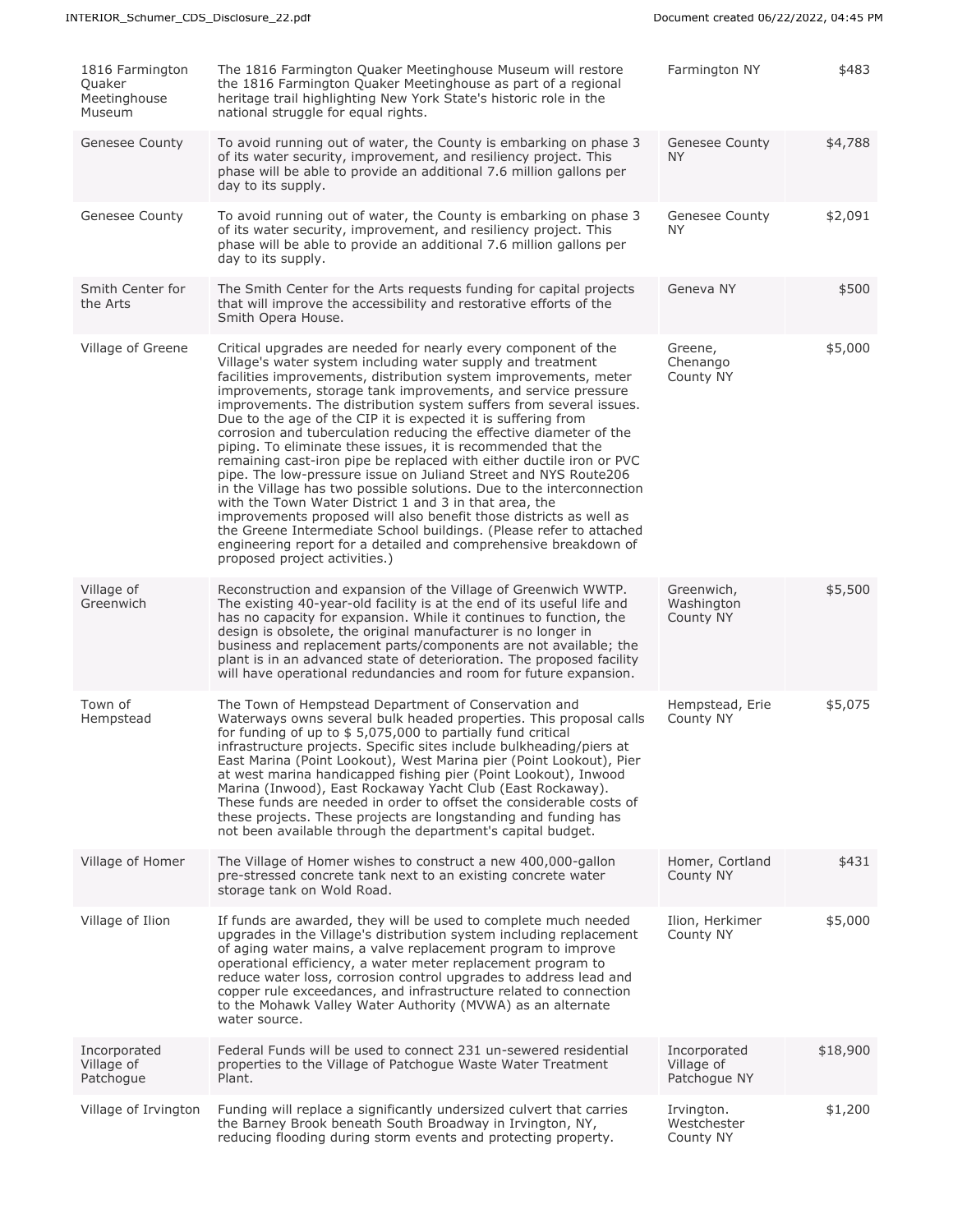| The Jewels<br>Heritage Project,<br>Inc.                       | The requested funds will be used to build a monument to<br>commemorate the birthplace of Alpha Phi Alpha Fraternity, Inc., the<br>first intercollegiate fraternity established for African Americans in<br>1906 at Cornell University, in Ithaca, New York.                                                                                                                                                                                                                                                                                                       | Ithaca NY                                        | \$1,000  |
|---------------------------------------------------------------|-------------------------------------------------------------------------------------------------------------------------------------------------------------------------------------------------------------------------------------------------------------------------------------------------------------------------------------------------------------------------------------------------------------------------------------------------------------------------------------------------------------------------------------------------------------------|--------------------------------------------------|----------|
| Lewis County                                                  | This project will implement the goals and recommendations made<br>through previously funded county-wide water studies that found<br>existing water districts are in dire need of improved infrastructure<br>and the County should leverage its natural resources to stimulate<br>local and regional economic growth.                                                                                                                                                                                                                                              | Lewis County NY                                  | \$31,200 |
| City of Little Falls                                          | Funds be used to complete vital water system upgrades in order to<br>address a NYSDOH Notice of Violation regarding unaccounted for<br>water and to create resiliency of the system for the future.                                                                                                                                                                                                                                                                                                                                                               | Little Falls NY                                  | \$5,000  |
| Livingston County<br>Water & Sewer<br>Authority               | The Livingston County Water and Sewer Authority has recognized<br>cyber security as a priority and has identified a total project cost of<br>\$2,000,000 to make the needed improvements to the Cybersecurity<br>and SCADA system that will provide the needed real time<br>monitoring of our water and wastewater utilities, while providing<br>the continuous cyber security needs to protect our assets on a 24/7<br>basis.                                                                                                                                    | Livingston<br>County NY                          | \$730    |
| City of Long Beach                                            | Replace the water mains on all existing homes in the area. Each<br>home would be disconnected from the four inch diameter water<br>mains that traverse behind the homes and connected to the new<br>eight inch diameter water mains.                                                                                                                                                                                                                                                                                                                              | Long Beach NY                                    | \$3,200  |
| City of Long Beach                                            | Replacement of City's out dated Water Meters with new innovative<br>technology to help conserve drinking water.                                                                                                                                                                                                                                                                                                                                                                                                                                                   | Long Beach,<br>Nassau County<br><b>NY</b>        | \$3,128  |
| <b>Herkimer County</b><br>Industrial<br>Development<br>Agency | Herkimer County Industrial Development Agency is seeking<br>\$500,000 to construct a 500,000-gallon finished water storage tank<br>at the Manheim Business Park.                                                                                                                                                                                                                                                                                                                                                                                                  | Manheim NY                                       | \$500    |
| Village of<br>Marathon                                        | Requested funds will be used to make urgently needed repairs,<br>updates and replacements to our aging waste water treatment<br>system.                                                                                                                                                                                                                                                                                                                                                                                                                           | Marathon,<br><b>Cortland County</b><br><b>NY</b> | \$4,351  |
| Village of Medina                                             | The proposed Medina Sanitary Sewer System improvements project<br>would include the rehabilitation or replacement of five sanitary<br>sewer pump stations including upgrades to critical assets such as<br>the pumps, instrumentation, electrical/controls, and valves.                                                                                                                                                                                                                                                                                           | Medina, Orleans<br>County NY                     | \$1,000  |
| Village of<br>Middleburgh                                     | Several years ago, after our Wastewater Treatment Plant (WWTP)<br>had been impacted by flood and age-related deterioration, the New<br>York State Department of Environmental Conservation issued an<br>Order on Consent, which kick-started a multi-year, \$5.7 million<br>process of repairing and upgrading our sewer facility.                                                                                                                                                                                                                                | Middleburgh,<br>Schoharie<br>County NY           | \$2,700  |
| Village of Millerton                                          | The Village of Millerton, NY is requesting he Senator's consideration<br>of a Community Project Funding request for its primary active<br>recreational facility, Millerton Community Park, also known as Eddie<br>Collins Memorial Park. The grant support is requested for the<br>design and construction of 'green' sustainable stormwater<br>management technologies and systems. These will be employed<br>park-wide and in the context of recreational structures, most<br>notably the park's pool house.                                                    | Millerton,<br>Dutchess<br>County NY              | \$796    |
| Village of Millerton                                          | The Village of Millerton is requesting support for the construction of<br>critical drinking water infrastructure improvements in the<br>municipality. The improvements will improve water quality and<br>provide a more efficient delivery of drinking water to the residents<br>and businesses of the Village of Millerton and the Town of North<br>East in Northern Dutchess County, NY.                                                                                                                                                                        | Millerton,<br>Dutchess<br>County NY              | \$1,824  |
| Monroe County<br>Rochester Pure<br><b>Waters District</b>     | This is a critical foundational project that is required to expand<br>sewer capacity thereby allowing the University of Rochester Medical<br>Center to complete its \$640M Emergency Department and Inpatient<br>Tower Project to become viable, while also benefitting the adjacent<br>neighborhoods that share the stressed sewer system. This project<br>will support the design and construction of a pump station and<br>force main that will divert excess flow from two sewer systems on<br>the east side of the Genesee River to a collection system with | Monroe County<br>NY.                             | \$3,500  |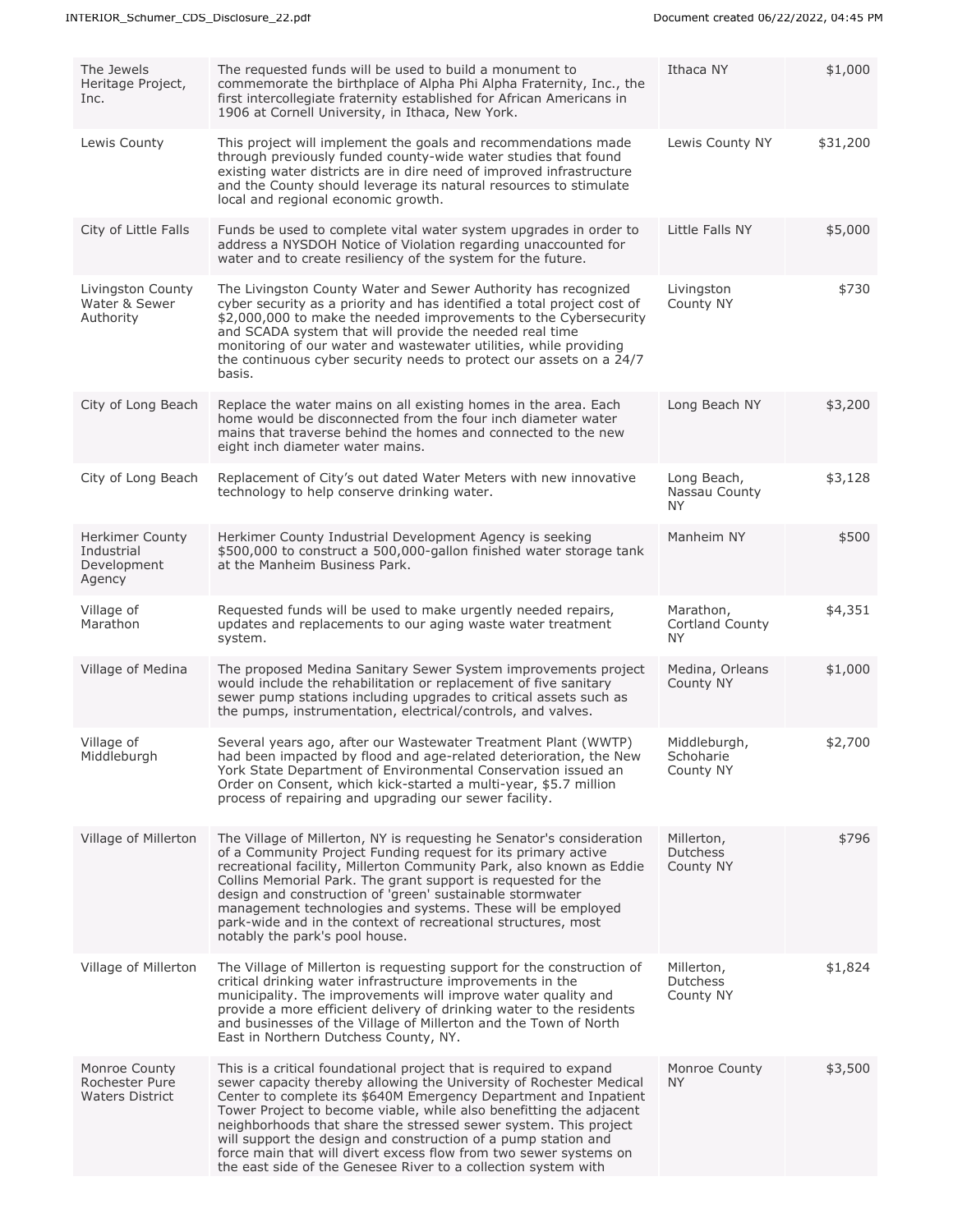|                                                     | adequate reserve capacity on the west side of the Genesee River.                                                                                                                                                                                                                                                                                                                                                                                                                                                                                                                                                                                                                                                                                                                                      |                                              |           |
|-----------------------------------------------------|-------------------------------------------------------------------------------------------------------------------------------------------------------------------------------------------------------------------------------------------------------------------------------------------------------------------------------------------------------------------------------------------------------------------------------------------------------------------------------------------------------------------------------------------------------------------------------------------------------------------------------------------------------------------------------------------------------------------------------------------------------------------------------------------------------|----------------------------------------------|-----------|
| Village of<br>Monticello                            | In order to support the growth of the Village, as well as its<br>neighboring communities, the Village needs funding to address its<br>aging sewer mains.                                                                                                                                                                                                                                                                                                                                                                                                                                                                                                                                                                                                                                              | Monticello,<br>Sullivan County<br>NY.        | \$4,000   |
| Village of Naples                                   | The Village of Naples is requesting \$2,750,000 in funds to pay for<br>engineering design (\$900,000), bidding (\$30,000) & construction<br>(\$1,820,000) of a sewer collection system that will replace the<br>remaining aged & failing septic systems in the Village. These failing<br>septic systems threaten the health & safety of all Village residents<br>since run off from the septic systems is flowing into Grimes Creek<br>Raceway approximated 300 ft. from the well source for the Village's<br>drinking water. Phase 1 of this project constructed a wastewater<br>treatment plant & collection system for a portion of the Village, this<br>project (phase 2) will remove the remaining septic systems and<br>connect them to municipal sewer system thereby resolving this<br>issue. | Naples, Ontario<br>County NY                 | \$2,750   |
| Village of New<br>Square                            | Federal Funds are being requested for The replacement of storm<br>sewers with larger diameter pipes for increased flow capacity and<br>the ability to provide some attenuation of peak flows by providing<br>increased storage capacity; Installation of underground storage<br>systems to take peak flows off line to be released slowly off peak;<br>Installation of additional storm system inlets such as catch basins;<br>and The select re-routing of storm sewers to new outfalls.                                                                                                                                                                                                                                                                                                             | New Square,<br><b>Rockland County</b><br>NY. | \$2,400   |
| National Parks of<br>New York Harbor<br>Conservancy | Funding for this project will be used to purchase 6-10 museum and<br>preservation quality display cases to display, protect, and provide<br>the much-needed access to the priceless items and artifacts in<br>Federal Hall's collection as well as visiting documents and artifacts<br>from other collections which we intend to acquire.                                                                                                                                                                                                                                                                                                                                                                                                                                                             | New York NY                                  | \$500     |
| National<br>September 11<br>Memorial and<br>Museum  | This project funding will be used to make critical repairs to the<br>Memorial Pool nameplate system, which ensures that the<br>nameplates in dedication to the victims of 9/11 do not freeze and<br>damage in the winter or get too hot in the summer. This project<br>will also replace the chemical feed pipe which will protect<br>operations at the Memorial pools, prevent flooding, and algae<br>growth in the Memorial pools.                                                                                                                                                                                                                                                                                                                                                                  | New York NY                                  | \$350     |
| <b>NYC Department</b><br>of Parks &<br>Recreation   | NYC Department of Parks & Recreation (NYC Parks) is<br>strengthening dune and other maritime habitats by seeding and<br>planting native grasses, forbs, shrubs, and trees to increase the<br>buffering capacity of these habitats in the face of sea level rise and<br>increased coastal flooding in neighborhoods and parks across the<br>city, including Coney Island in Brooklyn, Rockaway Beach and<br>Arverne in Queens, and Tottenville in Staten Island. Funding will<br>support preparing and packaging coastal seed from NYC Parks seed<br>bank; renewing and expanding NYC Parks' existing beach grass<br>fields; and expanding programming to work with community<br>groups, super stewards, and others to learn about, receive, and<br>install the material in their communities.         | New York NY                                  | \$380     |
| Save the Sound                                      | To restore the Hutchinson River, a degraded, urban waterbody that<br>flows from Westchester County through the Bronx into the Long<br>Island Sound, Save the Sound proposes to develop a watershed<br>management plan following the EPA Nine Element (9E) Watershed<br>Management Plan approach and incorporating components of flood<br>resiliency planning.                                                                                                                                                                                                                                                                                                                                                                                                                                         | New York NY                                  | \$700     |
| The Carnegie Hall<br>Corporation                    | Carnegie Hall's landmark façade requires extensive and immediate<br>restoration, both to preserve this iconic building and to protect the<br>public.                                                                                                                                                                                                                                                                                                                                                                                                                                                                                                                                                                                                                                                  | New York NY                                  | \$500     |
| Niagara Falls<br>Water Board                        | Requested funds will convert the main treatment process of the<br>Waste Water Treatment Plant from a physical-chemical process to<br>a biological process. The existing chemical process, which is no<br>longer a commonly used treatment for municipal sewer plants,<br>results in difficulty operating the plant and providing cost effective<br>service for the residents and businesses of the city of Niagara Falls.                                                                                                                                                                                                                                                                                                                                                                             | Niagara Falls NY                             | \$250,000 |
| Fort La<br>Presentation                             | The capital improvement project would be used to stabilize the<br>Oswegatchie River shoreline and replace the existing damaged<br>dockage on Van Rensselaer Point, Ogdensburg, New York.                                                                                                                                                                                                                                                                                                                                                                                                                                                                                                                                                                                                              | Ogdensburg NY                                | \$1,500   |
|                                                     |                                                                                                                                                                                                                                                                                                                                                                                                                                                                                                                                                                                                                                                                                                                                                                                                       |                                              |           |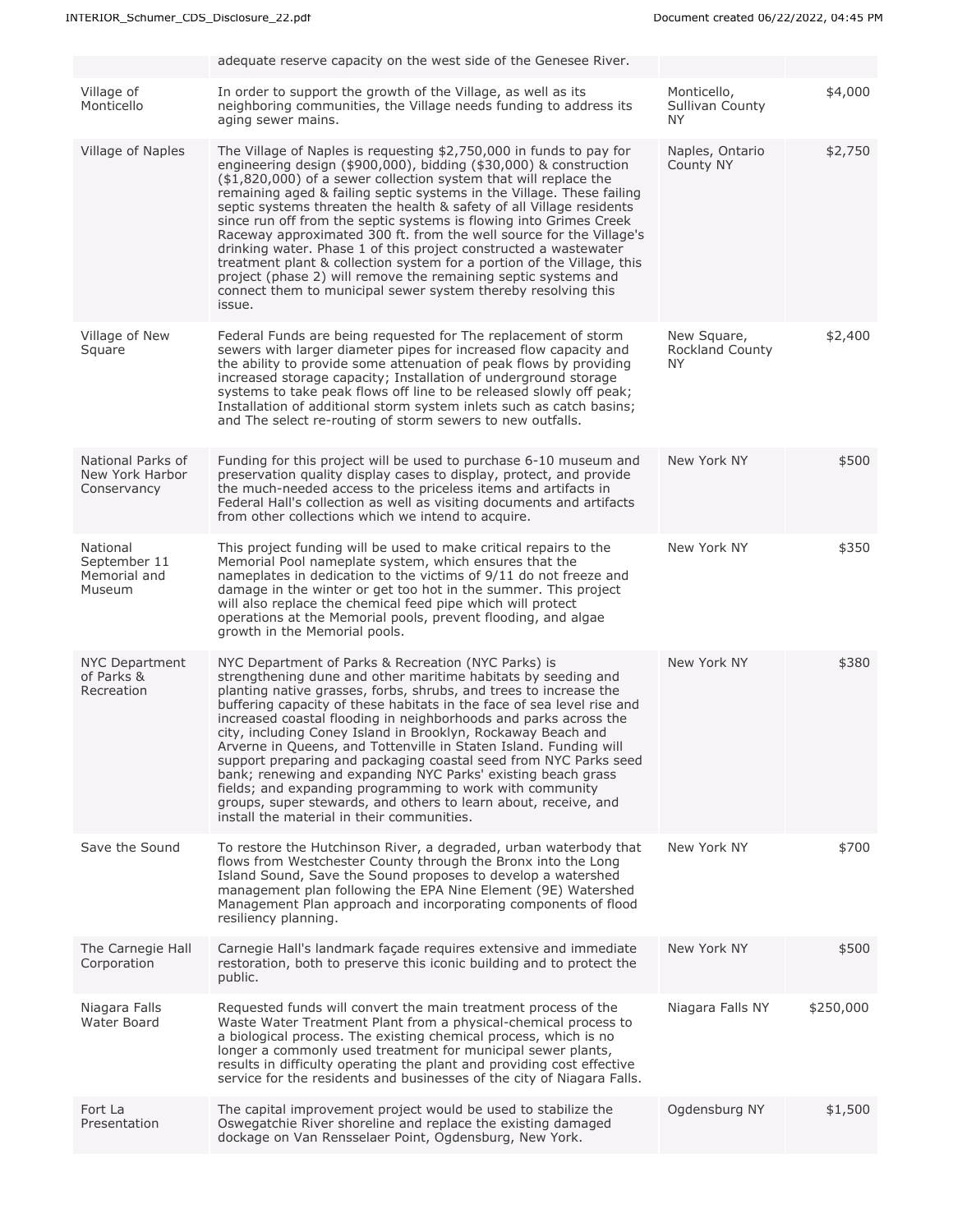| Society of the<br><b>United Helpers</b>      | We seek to save our essential organization by developing a<br>beautiful, 26-acre land parcel that we own on the St. Lawrence<br>River. The initial phase necessitates establishing water and sewer<br>connections underneath State Route 37 from the City of<br>Ogdensburg's existing infrastructure. This first phase of<br>development will enable and invite neighbors, employees, and<br>outside visitors to enjoy beach access, campsites and RV<br>connections, and boat access and docking.                                                                                                                                                                                                                                                                                                                                                                                                                                                                                                                                                                                                                                                                                             | Ogdensburg NY                                                                       | \$1,100 |
|----------------------------------------------|------------------------------------------------------------------------------------------------------------------------------------------------------------------------------------------------------------------------------------------------------------------------------------------------------------------------------------------------------------------------------------------------------------------------------------------------------------------------------------------------------------------------------------------------------------------------------------------------------------------------------------------------------------------------------------------------------------------------------------------------------------------------------------------------------------------------------------------------------------------------------------------------------------------------------------------------------------------------------------------------------------------------------------------------------------------------------------------------------------------------------------------------------------------------------------------------|-------------------------------------------------------------------------------------|---------|
| Onondaga County<br>Office of<br>Environment  | Onondaga County has been managing water chestnuts, an aquatic<br>invasive species, for the past decade with technical support from<br>our partners at the Onondaga County Soil and Water Conservation<br>District (OCSWCD). The summer of 2021 proved to be one of the<br>worst years on record for residents of Seneca River and Cross Lake<br>due to growth and expansion of water chestnuts. Now, the County<br>Office of Environment has completed a comprehensive water<br>chestnut plan that sets a goal of eradicating water chestnuts from<br>this area over the next five to seven years.                                                                                                                                                                                                                                                                                                                                                                                                                                                                                                                                                                                             | Onondaga<br>County NY                                                               | \$500   |
| Onondaga<br>Environmental<br>Institute, Inc. | In order to better understand the compounding impacts of climate<br>change and habitat competition on the future of wild,<br>self-sustaining brook trout in NYS and refine strategies for their<br>restoration, the objectives of this project are to: (1) evaluate the<br>growth, reproduction, recruitment, and genetic diversity of wild<br>brook trout populations in a 'model' watershed, (2) identify and<br>prioritize the physical, chemical, and biological requirements that<br>optimize brook trout populations, (3) perform a field-based<br>experimental exclusion study to evaluate wild brook trout<br>colonization and survival success following the cessation of brown<br>trout stocking, (4) develop a summary of restoration<br>recommendations that will inform and further the goals of the 2020<br>NYS Department of Environmental Conservation Trout Management<br>Plan, (5) design and implement restoration in Onondaga Creek that<br>bolsters brook trout populations, and (6) help fulfill the ultimate<br>goal of the Onondaga Lake Management Plan and a three-decade<br>recovery process of establishing a coldwater fishery in the<br>Onondaga Lake watershed. | Onondaga<br>Creek,<br>Onondaga<br>County, Town of<br>Tully, NY NY                   | \$384   |
| Onondaga<br>Environmental<br>Institute, Inc. | The aim of this project is to implement a long-term monitoring<br>program that measures the effects of mudboil (MB) discharges on<br>water quality in Onondaga Creek in response to seasonal variations<br>and ongoing and proposed remedial efforts. The results of this<br>monitoring will be vital to informing and furthering the ongoing<br>Mudboil Feasibility Study by developing strategies that successfully<br>mitigate mudboil discharges to Onondaga Creek; which are not<br>only impairing the aesthetic, recreational, and ecological value of<br>the creek, but are having profound effects on water quality in<br>Onondaga Lake. The work would be overseen and directed by the<br>MB Technical Advisory Group (TAG), consisting of the USEPA, US<br>Geological Survey, NYSDEC, NYS Office of Attorney General,<br>Onondaga County, and City of Syracuse. Mudboils are a persistent<br>problem that the TAG has been and continues to pursue remedies<br>for over 30 years. This project will aid in identifying future remedial<br>actions to mitigate MB impacts to the environment.                                                                                         | Onondaga<br>Creek,<br>Onondaga<br>County, Towns<br>of Lafayette and<br>Tully, NY NY | \$227   |
| <b>Ontario County</b>                        | Replace the influent pump station with three (3) 1.5 mgd<br>submersible pumps complete with new electrical feeds, pump<br>controls and alarm system                                                                                                                                                                                                                                                                                                                                                                                                                                                                                                                                                                                                                                                                                                                                                                                                                                                                                                                                                                                                                                            | <b>Ontario County</b><br>NY.                                                        | \$385   |
| Oswego County                                | Constructed in 1819 and believed to be the oldest public building in<br>Oswego County still being used for its original purpose, this County<br>Courthouse has been the prominent focal point in the small Village<br>of Pulaski NY for more than 200 years. The depredations of time<br>and weather have taken their toll on this historic structure that<br>continues to serve community members from all walks of life. The<br>structure is badly in need of restoration and rehabilitation work.                                                                                                                                                                                                                                                                                                                                                                                                                                                                                                                                                                                                                                                                                           | Oswego County<br><b>NY</b>                                                          | \$500   |
| Village of Otego                             | To update and improve the Village of Otego's Water Supply and<br>Transmission System.                                                                                                                                                                                                                                                                                                                                                                                                                                                                                                                                                                                                                                                                                                                                                                                                                                                                                                                                                                                                                                                                                                          | Otego, Otsego<br>County NY                                                          | \$3,686 |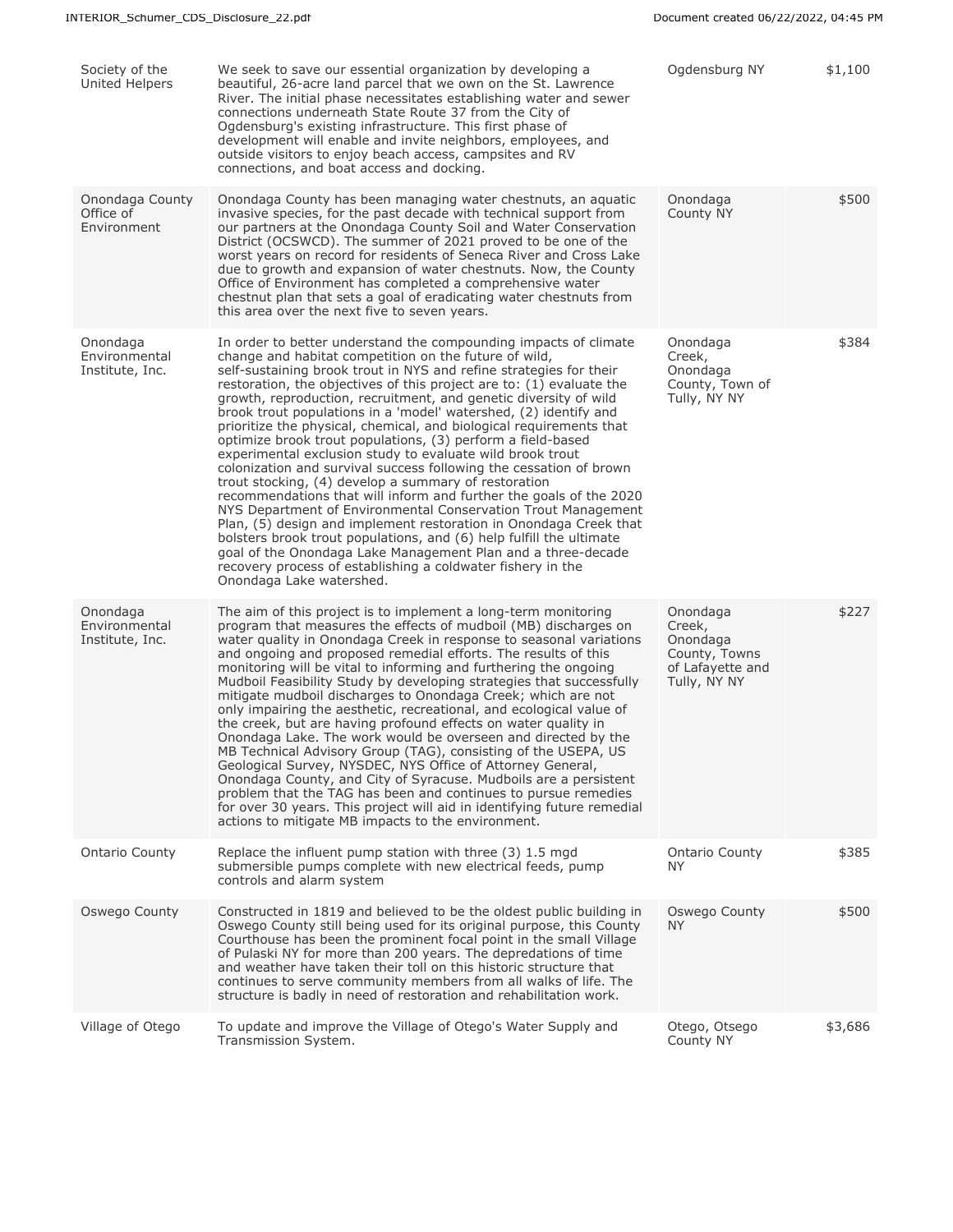| Town of Owasco                                             | Improvements proposed under this project aim to replace<br>antiquated sanitary collection system infrastructure, provide sewer<br>separation through the construction of a new storm sewer, replace<br>antiquated water main, and reconstruct roadways complete with<br>sidewalks along three streets in avenues area of the Town of<br>Owasco. Completion of this project will improve water quality by<br>reducing sewer overflows, extend the life of replaced infrastructure<br>by 75 to 100 years, improve drainage in the project area, and<br>provide sidewalks for safe pedestrian transportation.                                                                                                                                                                                                                                                                                                           | Owasco, Cayuga<br>County NY                    | \$2,500 |
|------------------------------------------------------------|----------------------------------------------------------------------------------------------------------------------------------------------------------------------------------------------------------------------------------------------------------------------------------------------------------------------------------------------------------------------------------------------------------------------------------------------------------------------------------------------------------------------------------------------------------------------------------------------------------------------------------------------------------------------------------------------------------------------------------------------------------------------------------------------------------------------------------------------------------------------------------------------------------------------|------------------------------------------------|---------|
| Upper<br>Susquehanna<br>Coalition                          | The USC will utilize technical expertise to plan and secure wetland,<br>buffer and stream projects that emphasize natural filter protection,<br>restoration, and watershed resiliency.                                                                                                                                                                                                                                                                                                                                                                                                                                                                                                                                                                                                                                                                                                                               | Owego NY                                       | \$1,580 |
| Town of Oyster<br>Bay                                      | The Town of Oyster Bay proposes to restore the historic Mill Pond<br>House, which dates back to the colonial era and which was owned<br>and occupied by the Townsend family. The land and home<br>showcase the earliest days of Oyster Bay during its colonial era.                                                                                                                                                                                                                                                                                                                                                                                                                                                                                                                                                                                                                                                  | Oyster Bay,<br>Nassau County<br>NY.            | \$2,000 |
| Young Men's<br>Christian<br>Association of<br>Long Island, | The Brookhaven Roe YMCA offers a wide range of programs for<br>youth and adults aimed at mitigating the impact of poverty and<br>helping community members live healthy, happy, and productive<br>lives. The Brookhaven Roe YMCA has done all of this without one<br>very key resource - clean water - and we respectfully request<br>\$250,000 to build access to the local public water supply.                                                                                                                                                                                                                                                                                                                                                                                                                                                                                                                    | Patchogue,<br>Suffolk County<br><b>NY</b>      | \$250   |
| Town of Pawling                                            | The Town of Pawling seeks to construct an urgently needed Septic<br>Tank Effluent Pump System (STEP) sanitary sewer system serving<br>proposed Sewer District # 4 along the Route 22 corridor. There is<br>currently no municipal / public sanitary sewer service. New service<br>connections will be installed to a newly constructed STEP sanitary<br>sewer 4" forcemain along NYS Route 22, beginning south of the<br>Village of Pawling and extending to the Town of Pawling boundary<br>with Patterson. Improvements will also be made to the Castagna<br>pump station to support the additional flow generated by the new<br>connections to the newly extended forcemain.                                                                                                                                                                                                                                      | Pawling,<br>Dutchess<br>County NY              | \$2,000 |
| Pennsylvania<br>Yankee Theatre<br>Company                  | The full and total rehabilitation of the Historic Sampson Theatre                                                                                                                                                                                                                                                                                                                                                                                                                                                                                                                                                                                                                                                                                                                                                                                                                                                    | Penn Yan NY                                    | \$2,000 |
| Town of<br>Poestenkill                                     | The Town of Poestenkill is in the process of creating Water District<br>#2 for the purpose of providing the community with a safe and<br>reliable source of drinking water. The project is proposed in 2<br>phases. This request for funding is dedicated to Phase I<br>improvements which will address the immediate need for clean<br>water supply to areas of the Town that have elevated levels of PFAS<br>in the well water supply including the Algonquin Middle School and<br>its surrounding areas which are primarily residential.                                                                                                                                                                                                                                                                                                                                                                          | Poestenkill,<br>Rensselaer<br>County NY        | \$2,000 |
| Village of Port<br>Dickinson                               | The Village of Port Dickinson seeks funding to replace one of its<br>main water mains along Rochelle Road. This water main serves<br>residential areas of the Village and its main commercial district<br>where many of the Village's largest businesses are located. The<br>current main is approximately 120 years old and is in need of<br>replacement. The main will be increased from a 4 inch to an 8 inch<br>line to provide better distribution and better pressure during higher<br>use periods. The current main is subject to breaks which is<br>disruptive to residents and businesses in the community. Providing<br>reliable and sustainable water supply will increase quality of life for<br>residents, improve service to existing businesses, and assist in the<br>Village's economic development efforts to help current businesses<br>grow and to attract additional employers to the community. | Port Dickinson,<br><b>Broome County</b><br>NY. | \$500   |
| Village of Portville                                       | This project will provide several critical upgrades to the existing<br>Village of Portville water system including rehabilitation of water<br>treatment infrastructure, water storage tank upgrades, water main<br>replacement, security and control upgrades, and various other<br>improvements to meet current health standards and address<br>system violations.                                                                                                                                                                                                                                                                                                                                                                                                                                                                                                                                                  | Portville,<br>Cattaragus<br>County NY          | \$3,000 |
|                                                            |                                                                                                                                                                                                                                                                                                                                                                                                                                                                                                                                                                                                                                                                                                                                                                                                                                                                                                                      |                                                |         |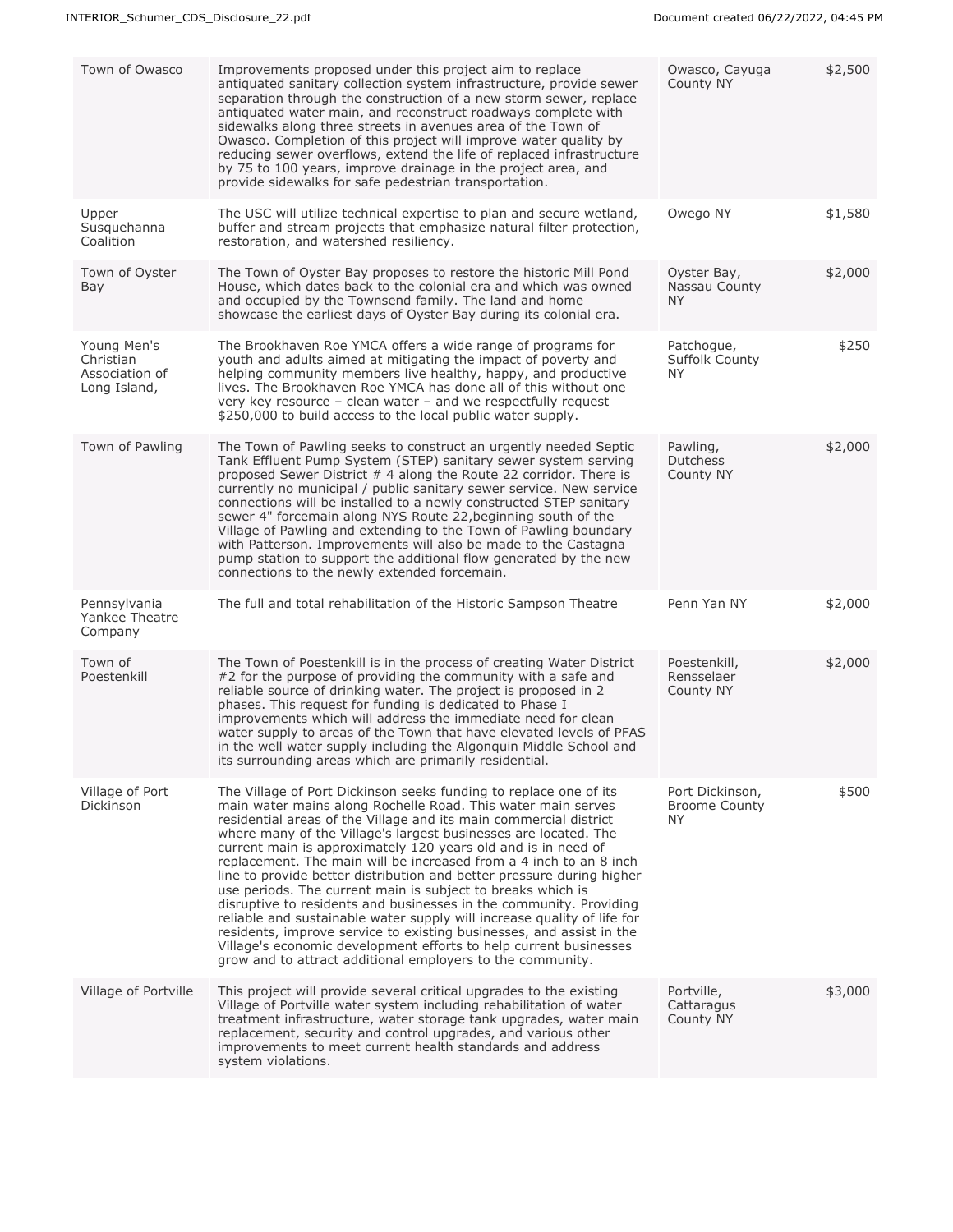| Town of Potsdam                         | The funding request will support the Town of Potsdam courthouse<br>roof replacement. The scope of work will include the removal of the<br>existing built up roof system and replacement with a new fully<br>adhered EPDM roof system. The new roof system will include a<br>vapor barrier, code compliant insulation, cover board, EPDM roof<br>membrane, new flashing, a 30 year warranty and will protect the<br>existing building from leaks while also improving energy efficiency<br>by increasing the R-value of the roof assembly.                                                                                                                                                                                                                                                                                                                                                                                                                                                                           | Potsdam, St.<br>Lawrence<br>County NY           | \$96    |
|-----------------------------------------|---------------------------------------------------------------------------------------------------------------------------------------------------------------------------------------------------------------------------------------------------------------------------------------------------------------------------------------------------------------------------------------------------------------------------------------------------------------------------------------------------------------------------------------------------------------------------------------------------------------------------------------------------------------------------------------------------------------------------------------------------------------------------------------------------------------------------------------------------------------------------------------------------------------------------------------------------------------------------------------------------------------------|-------------------------------------------------|---------|
| Town of<br>Poughkeepsie                 | The project involves the design and construction of the Hudson<br>Heritage Sewer System, a municipally-owned waste water<br>collections system to be built on the former (abandoned) Hudson<br>River State Psychiatric Hospital in the Town of Poughkeepsie, NY.<br>The urgency of the request is being driven by the need to replace<br>the failing sewer at the site.                                                                                                                                                                                                                                                                                                                                                                                                                                                                                                                                                                                                                                             | Poughkeepsie,<br><b>Dutchess</b><br>County NY   | \$3,000 |
| Town of Putnam<br>Valley                | The Town of Putnam Valley is requesting \$3,384,000 to expand its<br>sewer infrastructure. The scope of work will include the installation<br>of 4,000 linear feet of PVC sewer main piping and the installation of<br>a new sewer pump station in the vicinity of the intersection of<br>Oscawana Lake Road and Peekskill Hollow Road. This project will<br>directly benefit the residents of the Town, especially its many<br>low-to-moderate income residents, by ensuring that the community<br>has safe and reliable access to sewer services. In addition, the<br>project will reduce the septic loading in Lake Peekskill and allow for<br>future development of the Lake Peekskill Business District, resulting<br>in an increased commercial tax base.                                                                                                                                                                                                                                                     | Putnam Valley,<br>Putnam County<br>NY.          | \$3,384 |
| Town of Randolph                        | The Town of Randolph's Wastewater Treatment Facility (WWTF) has<br>significant age-related deterioration. The proposed project will<br>upgrade the WWTF, add effluent disinfection, and replace various<br>antiquated assets.                                                                                                                                                                                                                                                                                                                                                                                                                                                                                                                                                                                                                                                                                                                                                                                       | Randolph,<br>Cattaraugus<br>County NY           | \$2,000 |
| Town of Riverhead                       | The proposed project involves the extension of 37,000 sq feet of<br>public water main within the Town of Riverhead and the connection<br>of 90 homes.                                                                                                                                                                                                                                                                                                                                                                                                                                                                                                                                                                                                                                                                                                                                                                                                                                                               | Riverhead NY                                    | \$7,500 |
| The Monroe<br>County Water<br>Authority | Funding is requested for a proactive effort to begin identifying<br>households that may have lead service connections and identify<br>communities where replacement of lead service lines can be<br>undertaken in compliance with the EPA Safe Drinking Water Act<br>regulations.                                                                                                                                                                                                                                                                                                                                                                                                                                                                                                                                                                                                                                                                                                                                   | Rochester NY                                    | \$1,000 |
| George Eastman<br>Museum                | George Eastman Museum, a National Historic Landmark and<br>world-renowned tourist destination in the Finger Lakes region,<br>requests a grant of \$500,000 to support Phase II of its capital<br>improvements project, Transforming Our Visitor's Experience (New<br>Mansion Galleries). Grant funds will be used to renovate over 3,600<br>square feet of unrestored space in the historic mansion to create<br>galleries dedicated to George Eastman and to photographic and<br>cinematographic technology, and to improve accessibility.                                                                                                                                                                                                                                                                                                                                                                                                                                                                         | Rochester NY                                    | \$500   |
| Gates Historical<br>Society             | After focusing on the elegant Italianate farmhouse at the Hinchey<br>Homestead, the Gates Historical Society seeks to restore the last<br>barn on this National Register of Historic Places site. This three<br>story barn is unique in its use of former boxcars in its construction                                                                                                                                                                                                                                                                                                                                                                                                                                                                                                                                                                                                                                                                                                                               | Rochester NY                                    | \$265   |
| Village of Rouses<br>Point              | Construction of a new water treatment plant to serve the Village of<br>Rouses Point. This new WTP will replace the Village's existing<br>treatment plant, which is over 50 years old and utilizes an<br>outdated treatment technology.                                                                                                                                                                                                                                                                                                                                                                                                                                                                                                                                                                                                                                                                                                                                                                              | Rouses Point,<br>Clinton County<br><b>NY</b>    | \$5,520 |
| Town of Schuyler<br>Falls               | The Morrisonville Water Improvements Project is intended to<br>replace the existing asbestos cement water mains throughout the<br>district. The mains have reached the end of their useful life and<br>have become prone to leaks and breaks disrupting water service to<br>customers. The project includes the installation of approximately<br>12,000 linear feet of 12-inch watermain along NYS Route 22Band<br>Flat Rock Road a to the water storage tank and another $17,000+/-$<br>of 8-inch watermain throughout the remainder of the district. In<br>addition to the age of the pipe, some sections of the system do not<br>have enough cover and are prone to freezing. To combat this the<br>district runs water from a hydrant continuously during cold periods<br>to protect the main from freezing. Since water is purchased from<br>the neighboring Town of Plattsburgh a a rate per 1,000 gallons the<br>waste and cost of water becomes unnecessarily expensive to the<br>Town and tax/rate payers. | Schyuler Falls,<br><b>Clinton County</b><br>NY. | \$2,562 |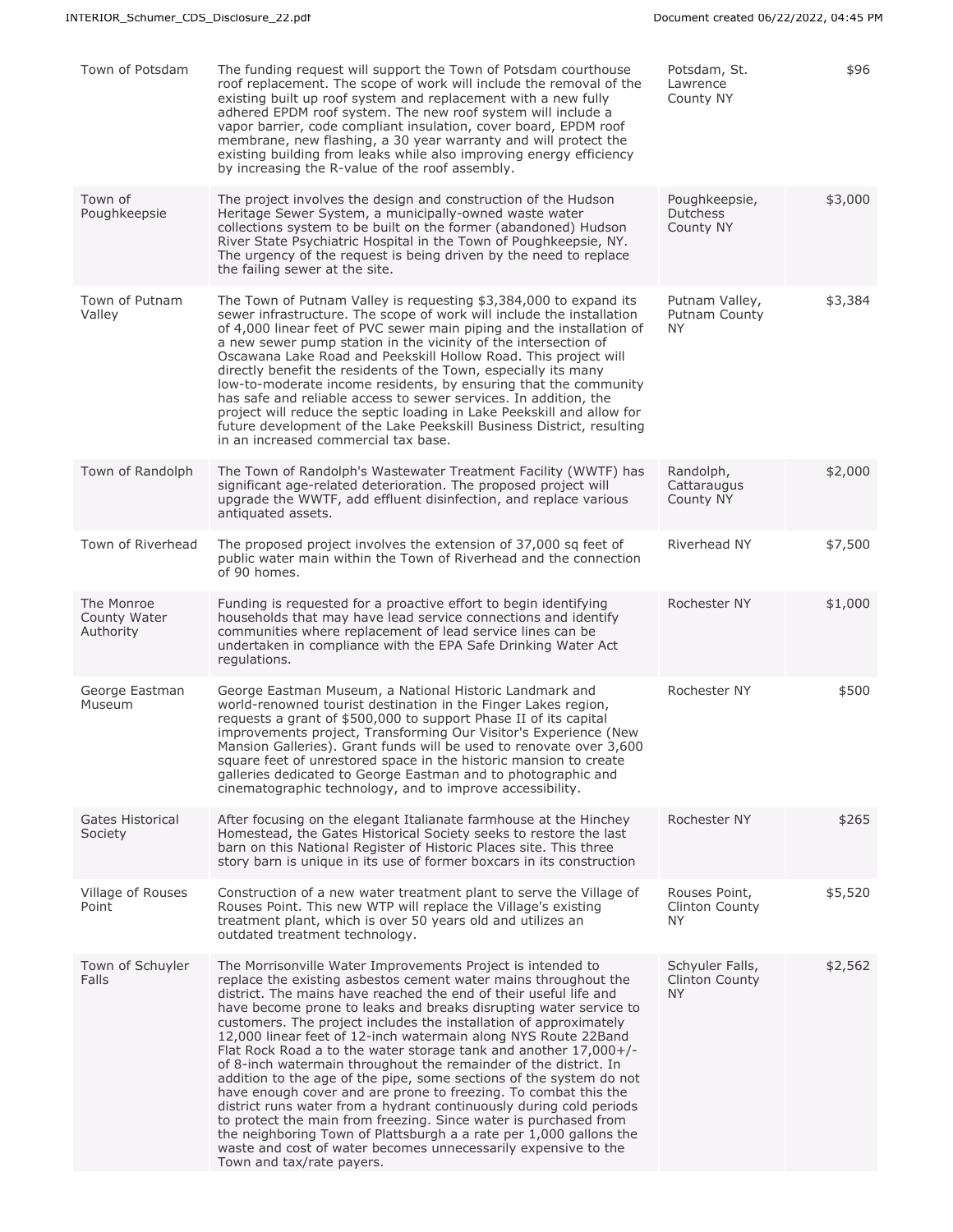| Town of Seneca<br>Falls                                  | The existing Bayard Street culvert is a submerged culvert that is<br>need of repair and is a risk for our community. The funds will be<br>used to replace the existing, failing culvert and install a precast box<br>culvert structure. The culvert will have to be drained and inspecting<br>culvert, with a new concrete box culvert with 16-foot span and<br>10-foot rise. The culvert bottom will be filled two feet with natural<br>streambed material to meet the ACOE requirements for aquatic life<br>passage.                                                                                                              | Seneca Falls,<br>Seneca County<br>NY.       | \$2,452  |
|----------------------------------------------------------|-------------------------------------------------------------------------------------------------------------------------------------------------------------------------------------------------------------------------------------------------------------------------------------------------------------------------------------------------------------------------------------------------------------------------------------------------------------------------------------------------------------------------------------------------------------------------------------------------------------------------------------|---------------------------------------------|----------|
| Village of Sherman                                       | The Village proposes to undertake a stormwater management<br>system improvement project that will help manage, reduce, and<br>treat runoff from the Village of Sherman. In addition to replacement<br>of critical antiquated existing stormwater culverts and facilities, the<br>project will include the construction of stormwater ponds/wetlands<br>and other green infrastructure to treat stormwater, minimize<br>localized flooding, and protect French Creek from pollution.                                                                                                                                                 | Sherman,<br>Chautauqua<br>County NY         | \$2,800  |
| Tesla Science<br>Center at<br>Wardenclyffe               | Tesla Science Center at Wardenclyffe (""TSCW"") seeks \$4M in<br>federal funding to rehabilitate a site of historic national significance<br>known as the Wardenclyffe Laboratory. The Wardenclyffe<br>Laboratory is the last remaining lab of famed inventor Nikola Tesla.                                                                                                                                                                                                                                                                                                                                                         | Shoreham NY                                 | \$1,000  |
| Village of Solvay                                        | The Village of Solvay will install a gravity flow stormwater<br>treatment Vault facility at the east flume that connects directly to<br>Onondaga Lake.                                                                                                                                                                                                                                                                                                                                                                                                                                                                              | Solvay,<br>Onondaga<br>County NY            | \$683    |
| Village of Solvay                                        | The Milton Avenue sanitary sewer main from Cogswell Avenue to<br>the Town of Camillus located in the Village of Solvay is a major<br>sewer rehabilitation project to reduce inflow and infiltration to the<br>Onondaga County Syracuse Metropolitan Wastewater Treatment<br>Plant. The Milton Avenue sewer main inflow and infiltration project<br>Phase I from the City of Syracuse to Cogswell Avenue was<br>completed in 2018.                                                                                                                                                                                                   | Solvay,<br>Onondaga<br>County NY            | \$608    |
| Village of South<br>Dayton                               | This proposed Village project will provide significant upgrades to<br>their wastewater treatment plant, including the state mandated<br>addition of effluent disinfection, and provide various collection<br>system upgrades focused on inflow/infiltration reduction.                                                                                                                                                                                                                                                                                                                                                              | South Dayton,<br>Cattaraugus<br>County NY   | \$1,600  |
| Village of<br>Southampton                                | The Village of Southampton proposes an intact cellular microalgae<br>harvesting system for Lake Agawam, in order to remove algae and<br>associated nutrients that contribute to harmful algal blooms (HABs)<br>and to improve the stormwater intake of the lake                                                                                                                                                                                                                                                                                                                                                                     | Southampton NY                              | \$6,146  |
| Town of<br>Southampton                                   | The Town of Southampton will construct sanitary infrastructure and<br>a centralized sanitary treatment facility to service the entire hamlet<br>of Riverside, which is by many measures the single most<br>economically disadvantaged community on all of Long Island, NY.<br>The total anticipated sanitary wastewater flow from the project<br>area is 800,000 gallons per day, and the sewage treatment plant is<br>to be phased in 400,000 gallon increments; this request<br>encompasses the cost of construction of the collection and<br>conveyance infrastructure and Phase 1 Development of the Sewage<br>Treatment Plant. | Southampton,<br>Suffolk County<br><b>NY</b> | \$21,819 |
| Casa Belvedere,<br>The Italian<br>Cultural<br>Foundation | Casa Belvedere, the Italian Cultural Foundation, seeks funding for<br>the final phase of its \$6.5 million multi-year restoration of New<br>York's National Landmark.                                                                                                                                                                                                                                                                                                                                                                                                                                                               | Staten Island NY                            | \$500    |
| <b>Suffolk County</b><br><b>Water Authority</b>          | Suffolk County Water Authority proposes to extend 21,000 linear<br>feet of water main along Mill Road in Manorville to areas in the<br>vicinity of South River Road in Calverton, Town of Brookhaven. This<br>project would give 98 homes on private wells in a DEC Potential<br>Environmental Justice Area access to public water. Many of these<br>homes are within a Suffolk County Department of Health Services<br>Survey area that has detected PFAS levels above the maximum<br>contaminant level.                                                                                                                           | Suffolk County<br>NY.                       | \$5,100  |
| Suffolk County                                           | Suffolk County is requesting funding to construct sewer<br>infrastructure in downtown Holbrook. This investment will support<br>the hamlet's goals to create a true Main Street and share in growth<br>resulting as part of the nearby Ronkonkoma Hub transit-oriented<br>development.                                                                                                                                                                                                                                                                                                                                              | <b>Suffolk County</b><br>NY.                | \$4,000  |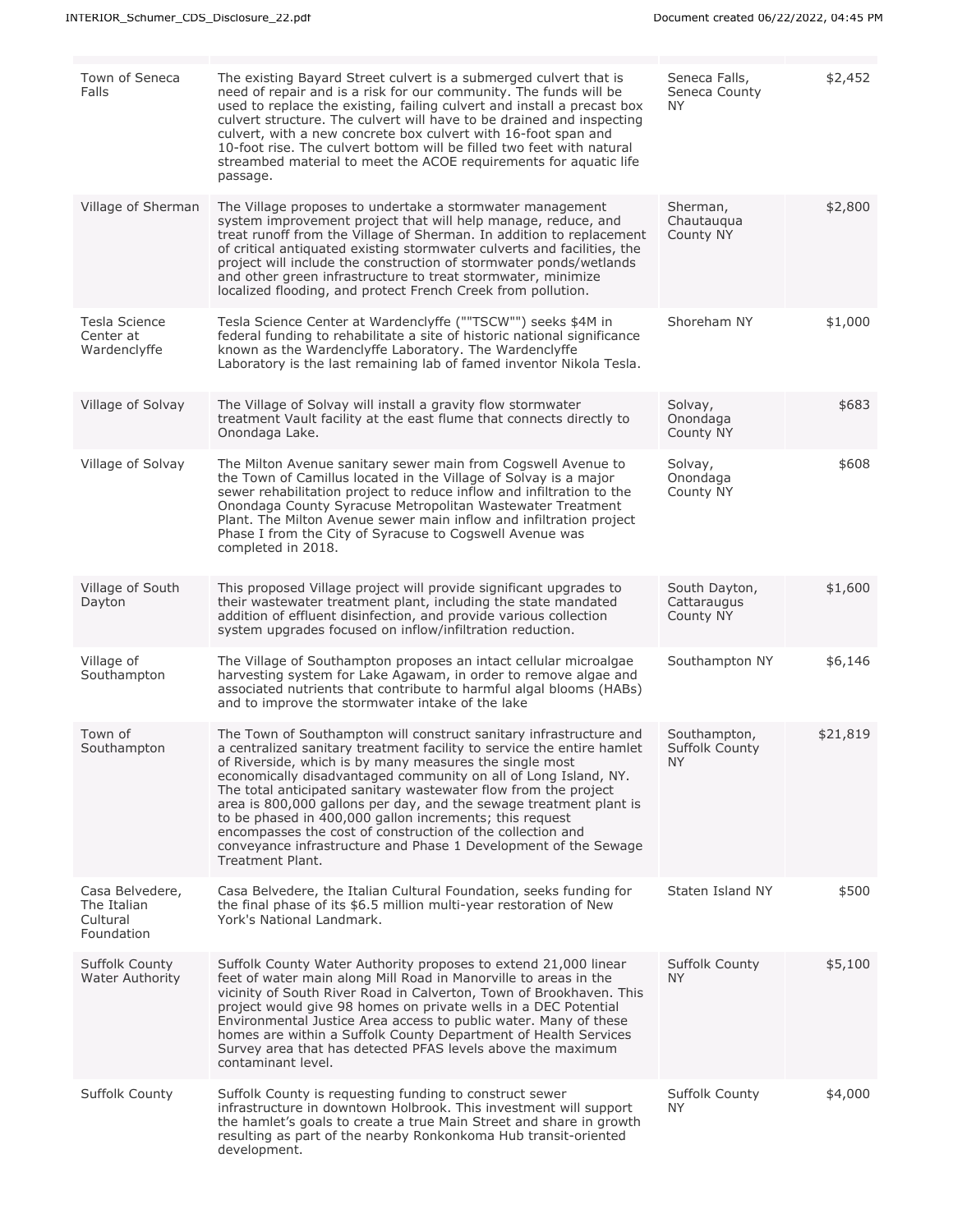| <b>Suffolk County</b>                        | This project will provide a sewer connection for to facilitate new<br>investment and economic development and is a key component to<br>the Town of Brookhaven's DRI Strategic Investment Plan for the<br>mixed-use development of the area.                                                                                                                                                                                                                                                                                                                                                                                                                                                                                           | <b>Suffolk County</b><br>NY.           | \$5,000  |
|----------------------------------------------|---------------------------------------------------------------------------------------------------------------------------------------------------------------------------------------------------------------------------------------------------------------------------------------------------------------------------------------------------------------------------------------------------------------------------------------------------------------------------------------------------------------------------------------------------------------------------------------------------------------------------------------------------------------------------------------------------------------------------------------|----------------------------------------|----------|
| City of Syracuse                             | This project will extend the City of Syracuse #2 public drinking<br>water intake pipe in Skaneateles Lake to deeper water. The<br>investment will help prevent the need to construct water treatment<br>facilities for the City and the villages of Skaneateles, Jordan, and<br>Elbridge at the cost of several hundred million dollars to state and<br>local government.                                                                                                                                                                                                                                                                                                                                                             | Syracuse NY                            | \$5,160  |
| Onondaga<br><b>Historical</b><br>Association | The funds for this project are necessary to renovate portions of the<br>building to upgrade its infrastructure and collection storage spaces<br>to improve the long-term preservation and protection of the<br>museum's collections.                                                                                                                                                                                                                                                                                                                                                                                                                                                                                                  | Syracuse NY                            | \$2,000  |
| Lyndhurst Mansion                            | Lyndhurst, a National Historic Landmark located in Westchester<br>County, requires extensive restoration & conservation of its roofing<br>system and masonry pointing to protect it from active water<br>ingress which is damaging the exterior of the mansion and<br>destructive to the historic furnishings and original decorative<br>elements inside.                                                                                                                                                                                                                                                                                                                                                                             | Tarrytown NY                           | \$750    |
| The Fort<br>Ticonderoga<br>Association       | Fort Ticonderoga is seeking funding to support the stabilization and<br>restoration of its iconic and historic walls.                                                                                                                                                                                                                                                                                                                                                                                                                                                                                                                                                                                                                 | Ticonderoga NY                         | \$2,000  |
| Town of<br>Ticonderoga                       | The requested funds are specifically going to be used for the<br>construction of a new water source and distribution main reaching<br>105 users alongside the NYS Route 74 neighborhoods of Chilson<br>and Eagle Lake.                                                                                                                                                                                                                                                                                                                                                                                                                                                                                                                | Ticonderoga,<br><b>Essex County NY</b> | \$11,000 |
| Town of Amherst                              | The Town of Amherst is positioned to acquire 170 acres from the<br>former Westwood Country Club to create a world-class park that<br>will be known as Amherst Central Park, which will be centrally<br>located within the Town boundaries. Funding will support the<br>acquisition of the property that will be environmentally remediated<br>under the direction of the New York State Department of<br>Environmental Conservation (NYSDEC).                                                                                                                                                                                                                                                                                         | Town of<br>Amherst NY                  | \$25,000 |
| Town of Amherst                              | Royal Park Facility Improvements will increase the variety of<br>athletic and recreation facilities at the park for use by Town<br>residents and Daemen University Athletics.                                                                                                                                                                                                                                                                                                                                                                                                                                                                                                                                                         | Town of<br>Amherst NY                  | \$7,557  |
| Town of<br>Binghamton                        | We are replacing two existing water tanks with one new water tank.<br>This project is already engineered and designed.                                                                                                                                                                                                                                                                                                                                                                                                                                                                                                                                                                                                                | Town of<br><b>Binghamton NY</b>        | \$500    |
| Town of<br>Brookhaven                        | The project will ecologically restore 147 acres of salt marsh<br>ecosystem per the engineering designs and permitting approvals<br>developed using underwriting by two National Fish & Wildlife<br>Foundation (NF&WF) - National Coastal Resilience grants, and as<br>supported by partnerships with The Nature Conservancy, NOAA,<br>and Long Island South Shore Estuary Reserve, among others.                                                                                                                                                                                                                                                                                                                                      | Town of<br>Brookhaven NY               | \$5,000  |
| Town of Cape<br>Vincent                      | The Tibbetts Point Lighthouse is an important historical building in<br>Cape Vincent, New York State and also federally. It is one of the<br>few buildings in the region built in the early 19th century. It was<br>also a US Coast Guard post for decades in the 20th century, and<br>thus hold a lot of historical significance. However, being less than<br>200 feet away from Lake Ontario and the St. Lawrence River, the<br>lighthouse and its grounds are very susceptible to destruction due<br>to erosion from wind and water waves. The excessive flooding on<br>the lake and river in 2017 to 2019 destroyed the seawall around<br>the lighthouse, making it much more susceptible to destructive<br>wind and water waves. | Town of Cape<br>Vincent NY             | \$400    |
| Town of Carmel                               | The existing treatment process may not be able to meet future<br>water quality regulations, particularly regarding organics removal<br>for the reduction of disinfection byproducts. After assessing the<br>needs to be met by the new treatment facility, it was determined<br>that the site of the existing plant would be too small to<br>accommodate the necessary upgrades to flow capacity, and so a<br>new property must be obtained to accommodate the new treatment<br>plant facilities.                                                                                                                                                                                                                                     | Town of Carmel<br>NY.                  | \$250    |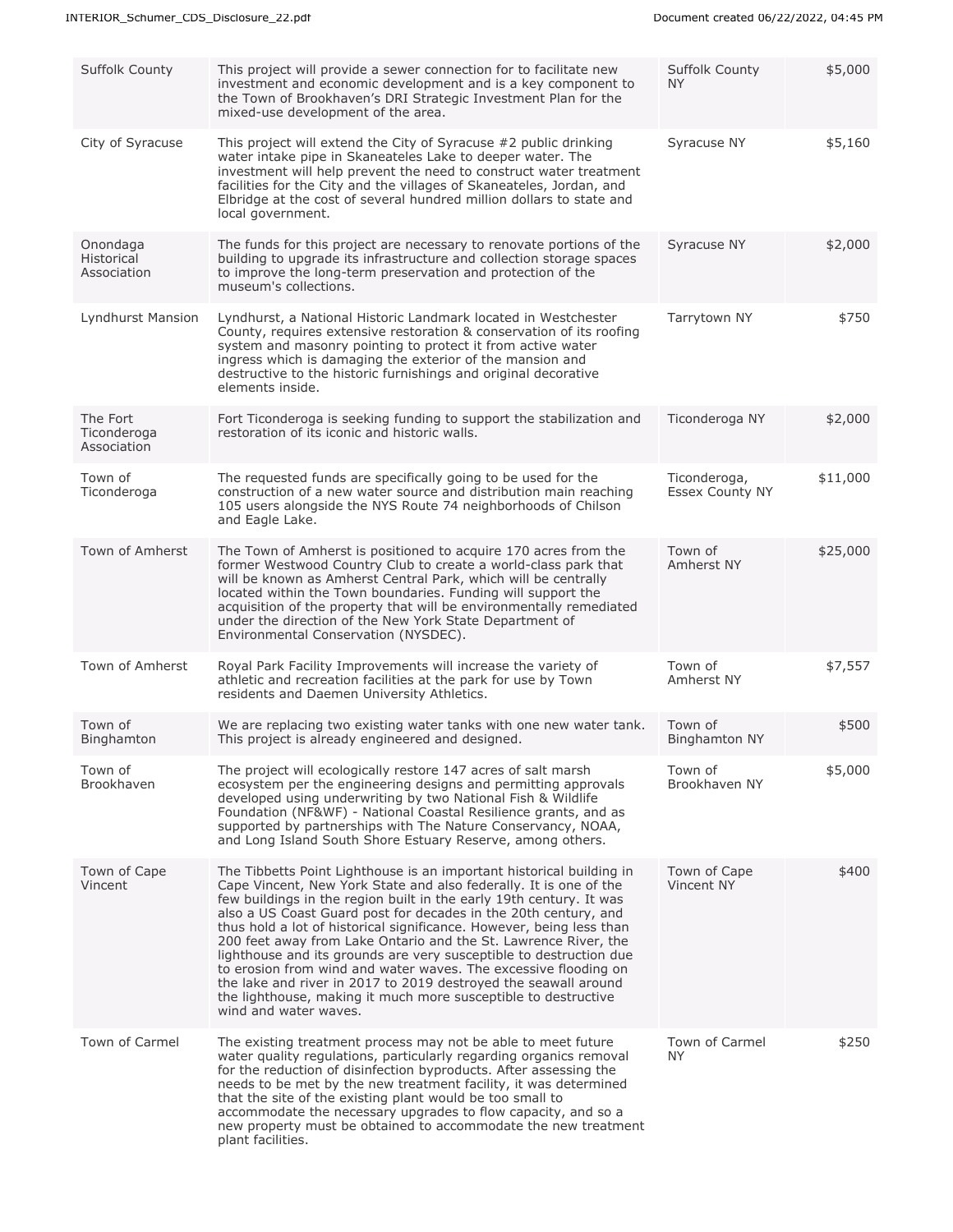| Town of<br>Chautauqua | This project will include the extension of an existing sanitary sewer<br>system to service approximately 87 lakeside properties. The<br>extension of sewers will help protect and improve the water quality<br>in Chautauqua Lake and surrounding water resources, protect<br>nearby groundwater well sources, and eliminate a significant<br>number of failing or inadequate lakeside septic systems.                                                                                                                                                                                                                                                                                           | Town of<br>Chautauqua NY    | \$3,000 |
|-----------------------|--------------------------------------------------------------------------------------------------------------------------------------------------------------------------------------------------------------------------------------------------------------------------------------------------------------------------------------------------------------------------------------------------------------------------------------------------------------------------------------------------------------------------------------------------------------------------------------------------------------------------------------------------------------------------------------------------|-----------------------------|---------|
| Town of Chenango      | In response to State mandated treatment requirements at the<br>Town's Northgate Wastewater Treatment Plant (WWTP) and to<br>address significant water quality issues of the formerly privately<br>owned Chenango Heights WWTP, the Town of Chenango developed<br>a comprehensive sanitary sewer improvement project.                                                                                                                                                                                                                                                                                                                                                                             | Town of<br>Chenango NY      | \$5,000 |
| Town of Clymer        | The project is a drinking water system improvement project located<br>in the Town of Clymer, Chautauqua County, New York. The Town's<br>drinking water system consists of an antiquated welded steel water<br>storage tank and a distribution system that consist of primarily<br>asbestos cement piping. The storage tank and water main are<br>experiencing age-related deterioration and asbestos piping is<br>hazardous to human health (as noted by the Health Department).<br>The goal of this project is to construct improvements to the drinking<br>water system, largely including the installation of a new water<br>storage tank and the replacement of several miles of water main. | Town of Clymer<br>NY.       | \$2,600 |
| Town of Cortlandt     | The provision of sewer service to the Annsville Creek section of the<br>Town of Cortlandt. Annsville is the gateway to the Town and<br>Westchester County. The provision of a central sewer services is a<br>necessary first step to permit the type of re-development the Town<br>and Westchester County desires for the area.                                                                                                                                                                                                                                                                                                                                                                  | Town of<br>Cortlandt NY     | \$3,000 |
| Town of Darien        | We are asking for funding to help consolidate this District With the<br>Town of Pembroke (Corfu) Sewer Treatment plant to help stabilize<br>O&M costs for all users. The route for this Sewer Transmission line<br>is accessible by the areas biggest employer Darien Lake. This may<br>benefit there company to stay open longer and keep people<br>employed and stabilize our areas Tax Base.                                                                                                                                                                                                                                                                                                  | Town of Darien<br><b>NY</b> | \$1,000 |
| Town of Dewitt        | The Project will reduce impacts of yearly flooding on local<br>businesses located near Ley Creek. The project will include<br>widening the existing embankment along along Ley Creek near<br>Tarbell Road, constructing new wetland, and installing a perimeter<br>berm to increase flood storage and improve water quality.                                                                                                                                                                                                                                                                                                                                                                     | Town of Dewitt<br><b>NY</b> | \$431   |
| Town of Dewitt        | The purpose of this multi-year capital improvement project is to<br>replace or repair deteriorated portions of the Town of Dewitt water<br>system and to add logistics that will improve the monitoring<br>capacities of the water system, allow greater flexibility in sustaining<br>a public water system, meet current and anticipated regulatory<br>upgrades such as the newly proposed lead and copper rules and to<br>provide operational assistance and flexibility.                                                                                                                                                                                                                      | Town of Dewitt<br><b>NY</b> | \$4,000 |
| Town of Erwin         | Upgrades to the wastewater treatment plant will be completed to<br>add additional capacity including the replacement of the raw<br>sewage pumps, addition of an equalization basin, addition of a a<br>new belt filter press, conversion of existing tankage to a new<br>aerobic digester, addition of a new blower building along with<br>associated piping & controls.                                                                                                                                                                                                                                                                                                                         | Town of Erwin<br>NY.        | \$5,867 |
| Town of Erwin         | This project includes the abandonment of an existing contaminated<br>municipal groundwater supply well and the development of a new<br>groundwater supply well free of contaminants. This shall include the<br>development of a new well, wellhouse, piping and associated work<br>to provide a safe, reliable and uninterrupted water supply for then<br>Town of Erwin water system customers.                                                                                                                                                                                                                                                                                                  | Town of Erwin<br>NY.        | \$1,639 |
| Town of Fayette       | The Town of Fayette would like to create a new water district (water<br>district #8) that will help the economic development of the Town<br>and create a safer Town of Fayette. The Town plans on extending<br>water service along Leader, NYS Route 96, Kime Road, East Lake<br>Road, Learch Road, MacDougal Road, Yost Road, and Poormon<br>Road. Several residents in the area have been nervous about their<br>threatened, private wells and businesses have expressed the desire<br>to have public water and increased fire protection.                                                                                                                                                     | Town of Fayette<br>NY.      | \$1,500 |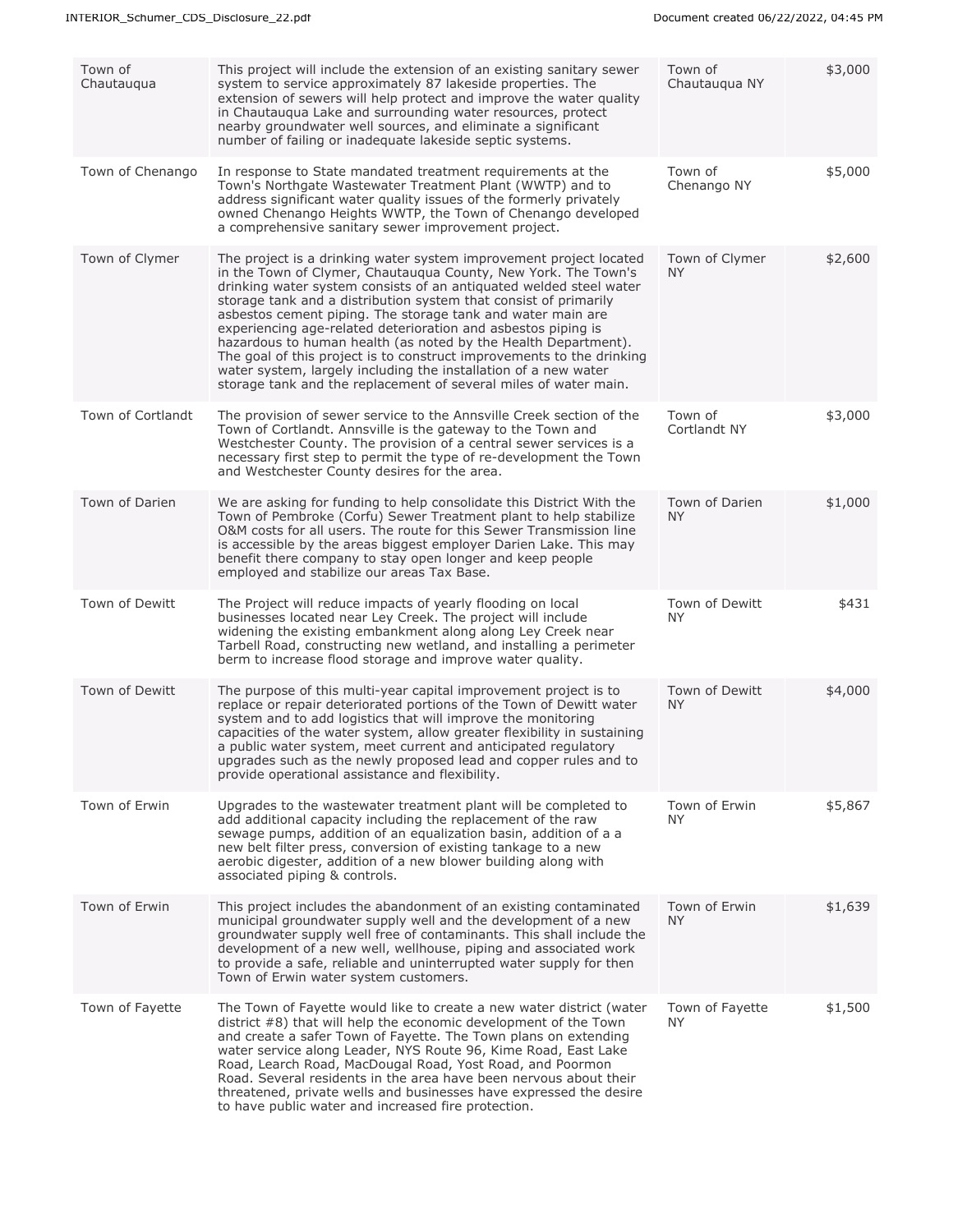| Town of Friendship                                     | The proposed project will provide drinking water system<br>improvements in the Town of Friendship. These improvements will<br>include the construction of new water storage tanks and the<br>replacement of various sections of antiquated water main. The<br>upgraded water system will provide increased fire flows and more<br>reliable drinking water supply to Town of Friendship residents and<br>nearby partners.                                                                                                   | Town of<br>Friendship NY      | \$2,200 |
|--------------------------------------------------------|----------------------------------------------------------------------------------------------------------------------------------------------------------------------------------------------------------------------------------------------------------------------------------------------------------------------------------------------------------------------------------------------------------------------------------------------------------------------------------------------------------------------------|-------------------------------|---------|
| Town of Geddes                                         | The goal of the Dwight Business Park Green Infrastructure Retrofit<br>Project is to improve the park's abundance of impervious surfaces,<br>poor drainage and lacks any landscaping to improve water quality<br>or modern stormwater quality features.                                                                                                                                                                                                                                                                     | Town of Geddes<br><b>NY</b>   | \$501   |
| Town of<br>Hempstead                                   | Funds for the installation of wellhead treatment 1 for the removal of<br>1,4 Dioxane and to ensure the continued operation of Well Nos. 7A<br>& 8A support pumpage demands.                                                                                                                                                                                                                                                                                                                                                | Town of<br>Hempstead NY       | \$9,800 |
| Town of Mina                                           | The Town proposes to undertake a large scale stormwater<br>management system improvement project that will help manage,<br>reduce, and treat runoff to various local waterways including<br>Findley Lake. The proposed project will include the replacement of<br>critical antiquated existing stormwater culverts and facilities,<br>construction of stormwater ponds/wetlands, green infrastructure,<br>new containment structures for non-point sources, streambank<br>restoration, and in-waterbody nutrient controls. | Town of Mina NY               | \$2,000 |
| Town of<br>Montgomery                                  | In 2006 a 400 foot deep, 8 inch diameter well was drilled in the<br>Town of Montgomery south of Coleman Road. While preliminary<br>pumping tests performed showed that pump yielded a quantity that<br>met the demands of the municipality and a quality of water that<br>met NYSSCP5 standards, the Town has still been unable to operate<br>the well because it lacks the funds to construct a proper well<br>station to monitor flow and quality.                                                                       | Town of<br>Montgomery NY      | \$250   |
| Town of Moreau                                         | The Town and County of Saratoga seek to construct an urgently<br>needed connection between a soon-to-be-completed extension of<br>municipal wastewater infrastructure along the Route 9 Corridor in<br>Moreau and the County's wastewater collection and treatment<br>system.                                                                                                                                                                                                                                              | Town of Moreau<br>ΝY          | \$2,000 |
| Town of Naples                                         | A slate roof and high-quality dome repairs are being sought to<br>ensure long-term viability and prudent use of funding. An elevator<br>and stairwell are being sought to bring the Memorial Town Hall into<br>use both locally and for the thousands of visitors to our<br>tourism-based community.                                                                                                                                                                                                                       | Town of Naples<br><b>NY</b>   | \$500   |
| Town of North<br>Hempstead                             | North Hempstead seeks STAG funding to upgrade the gray water<br>infrastructure at Harbor Links Golf Course & Soccer Complex and<br>adjacent closed and capped municipal landfills.                                                                                                                                                                                                                                                                                                                                         | Town of North<br>Hempstead NY | \$3,043 |
| Town of North<br>Hempstead                             | North Hempstead seeks \$500,000 in NPS Historic Preservation<br>Funds matched with \$500,000 in local funding from the Town, the<br>Great Neck Historical Society, and the Great Neck Park District to<br>stabilize the eastern side of the historic Stepping Stones Lighthouse,<br>built in 1978. Repairs are critically needed as foundation blocks<br>have shifted, the building contains asbestos, and repairs are<br>needed for the saltwater damage to the basement.                                                 | Town of North<br>Hempstead NY | \$500   |
| Town of Onondaga                                       | The project will extend an existing water district to supply potable<br>water and fire protection flows for the residents of the community<br>located on Norton and Bussy Road. The Extended District will<br>provide potable and reliable water to 29 low-income residents.                                                                                                                                                                                                                                               | Town of<br>Onondaga NY        | \$1,011 |
| Town of<br>Tonawanda,<br>Water Resources<br>Department | This Industrial Raw Water Project (IRW) would provide low price<br>cooling water to the industrial corridor in Tonawanda                                                                                                                                                                                                                                                                                                                                                                                                   | Town of<br>Tonawanda NY       | \$2,000 |
| Town of Verona                                         | Funds will be used to help offset the cost of 20 miles of new water<br>mains, a new 0.5 million gallon water storage tank, new pump<br>station and rehabilitation of the Town's existing one million gallon<br>water storage tank.                                                                                                                                                                                                                                                                                         | Town of Verona<br><b>NY</b>   | \$3,000 |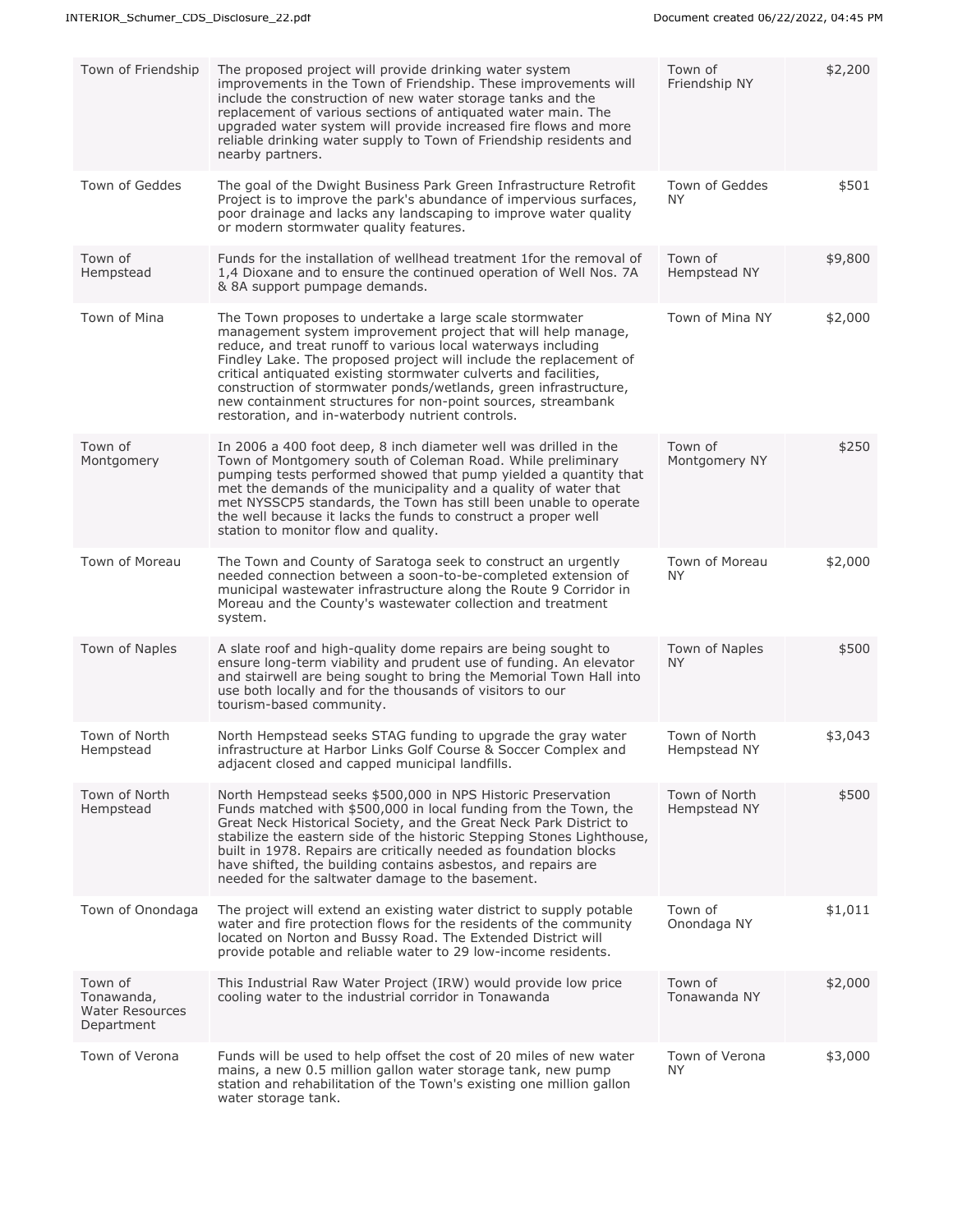| Rensselaer<br>Polytechnic<br>Institute | We propose upgrades, repairs, and expansion of the Earth Systems<br>Analytical Core Facility at Rensselaer Polytechnic Institute (Troy,<br>NY) to continue to serve as a premier analytical destination for<br>users within the Institute, across the broader Capital Region, and<br>beyond. Specifically, we request funds to complete repairs on the<br>Cameca Electron Microprobe and the Bruker Raman Microscope<br>Spectrometer and to purchase a new Inductively Coupled Plasma<br>Mass Spectrometer, a Laser Ablation system, and an Ion<br>Chromatograph to further enhance our analytical capabilities to<br>attract and support an even wider range of users.          | <b>Troy NY</b>                       | \$380    |
|----------------------------------------|----------------------------------------------------------------------------------------------------------------------------------------------------------------------------------------------------------------------------------------------------------------------------------------------------------------------------------------------------------------------------------------------------------------------------------------------------------------------------------------------------------------------------------------------------------------------------------------------------------------------------------------------------------------------------------|--------------------------------------|----------|
| Utica Zoological<br>Socierty           | The requested funds will be used to install a Backflow Preventer for<br>the Utica Zoo water system. Currently the zoo is not in compliance<br>with existing code, and the Mohawk Valley Water Authority (MVWA)<br>is requiring a Backflow Preventer and Meter be installed at an<br>existing restroom.                                                                                                                                                                                                                                                                                                                                                                           | Utica, Oneida<br>County NY           | \$81     |
| Town of Varick                         | The Seneca County towns of Fayette and Varick are located in<br>NYS's Finger Lakes Region. They are one of the few towns that<br>border both Cayuga and Seneca Lakes. Town leaders are working<br>collaboratively to create a new sewer district that will service key<br>sections of both towns.                                                                                                                                                                                                                                                                                                                                                                                | Varick, Seneca<br>County NY          | \$14,987 |
| Village of<br>Dolgeville               | The proposed project consists of rehabilitation of and improvements<br>to the Fink Creek storm sewer system in the Village of Dolgeville,<br>which is currently undersized and has suffered significant damage<br>during prior storm events.                                                                                                                                                                                                                                                                                                                                                                                                                                     | Village of<br>Dolgeville NY          | \$5,080  |
| Village of Kiryas<br>Joel              | Federal financial support for construction of the Seven Springs Road<br>Drinking Water Treatment Facility will help establish a reliable,<br>safe, and adequate public water supply for the Village of Kiryas<br>Joel's residents                                                                                                                                                                                                                                                                                                                                                                                                                                                | Village of Kiryas<br>Joel NY         | \$3,000  |
| Oneida Castle                          | The requested funds will be used to provide additional funding<br>towards the construction of approximately 22,000 linear feet of<br>gravity sewer main, 7,000 linear feet of gravity sewer laterals,<br>1,100 linear feet of pressure sewer main, 2,500 feet of sanitary<br>force main, and one wastewater pumping station within the Village<br>of Oneida Castle to serve a population of approximately 625<br>residences.                                                                                                                                                                                                                                                     | Village of Oneida<br>Castle NY       | \$4,152  |
| Village of Sea Cliff                   | The project proposes to expand the Village's first and recently<br>completed sanitary sewer connection to the Glen Cove Wastewater<br>Treatment Plant. The sewer expansion project will connect approx.<br>45 additional residences currently reliant on cesspools and includes<br>the proposed design and construction of approx. 2860 linear feet of<br>gravity fed sewer lines from adjacent roads: Park Way, The Drive,<br>Winding Way and the remaining eastbound portion of Carpenter<br>Avenue.                                                                                                                                                                           | Village of Sea<br>Cliff NY           | \$4,000  |
| Village of Waterloo                    | This project will involve the construction of new storm sewers to<br>replace the storm rock sewers and reduce flooding to residents and<br>businesses. Any current lateral connections to the rock storm will<br>be connected to the new construction. As the project is designed,<br>drainage issues will be addressed and the sewers will be sized to<br>adequately handle storm events in excess of a "25-year" storm<br>event.                                                                                                                                                                                                                                               | Waterloo,<br>Seneca County<br>NY.    | \$2,830  |
| Village of<br>Woodbury                 | The Village of Woodbury is requesting funding for the installation of<br>a new water supply test well in Trout Brook Field. The scope of work<br>includes a water supply exploration, the installation of a sand and<br>gravel water supply test well, and the conducting of a water supply<br>assessment for the new well. By increasing the Village's pump<br>capacity it can better address the growing demand of the<br>population, as well as have greater means to address repairs,<br>maintenance, and monitoring of its water infrastructure as a whole                                                                                                                  | Woodbury,<br>Orange County<br>NY.    | \$250    |
| Village of<br>Wurtsboro                | The Village of Wurtsboro Sullivan Street Water System<br>Improvements project includes the removal and replacement of<br>watermains, services, and a water tank to improve quality of water<br>infrastructure and available fire flow within the Village. The<br>proposed improvements to the system include; replacement of<br>approximately one thousand (1,000) feet of 6-inch cast iron<br>watermain with 8-inch ductile iron from where the main enters<br>Sullivan Street to the intersection of Kingston Avenue, replacement<br>of 8 service connections to the new 8-inch water main on the south<br>side of western Sullivan Street, reconstruction of a 300,000 gallon | Wurtsboro,<br>Sullivan County<br>NY. | \$698    |